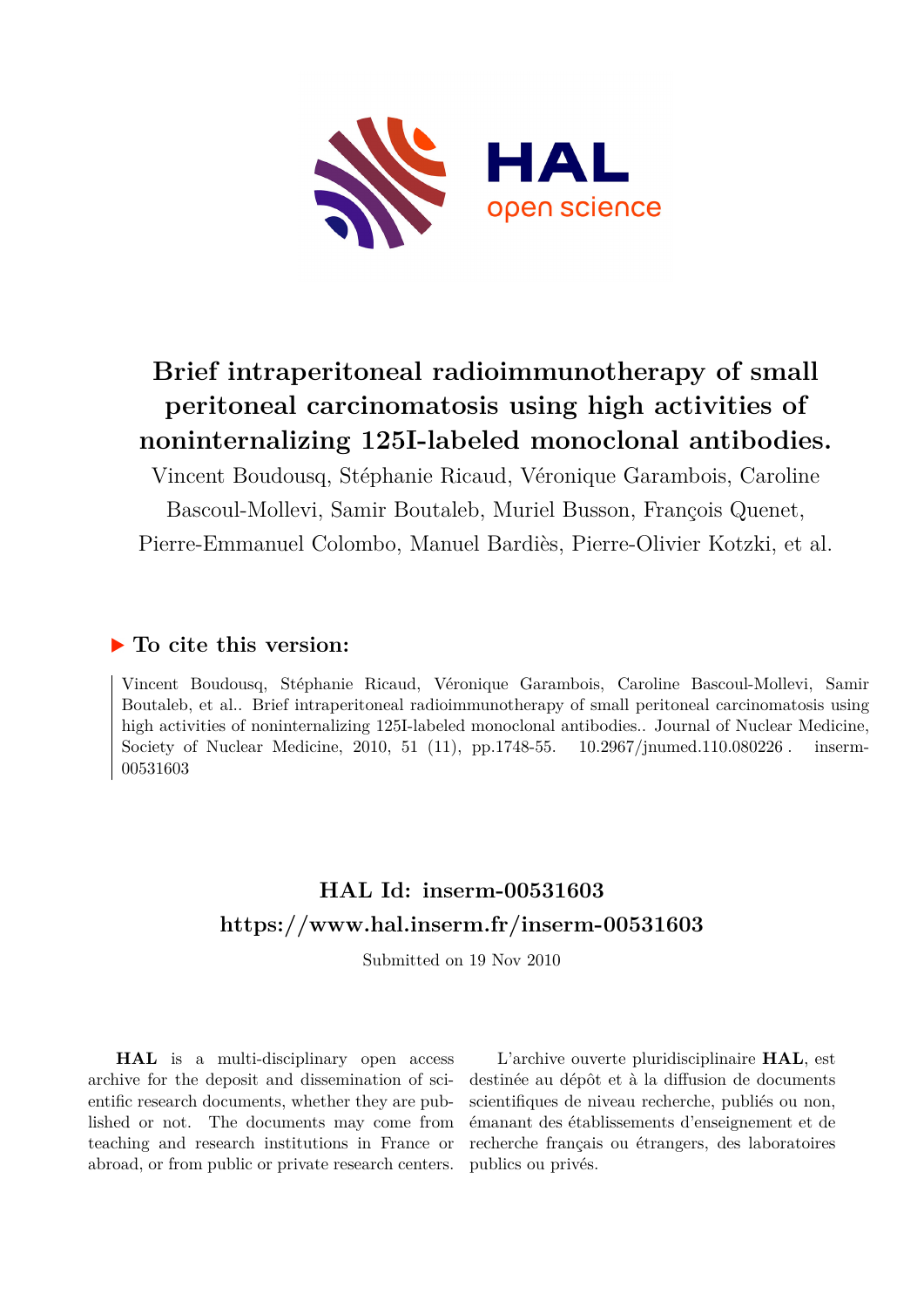Brief intraperitoneal radioimmunotherapy of small peritoneal carcinomatosis using high activities of non-internalizing  $^{125}$ I-labeled monoclonal antibodies

Vincent Boudousq<sup>1,4</sup>, Stéphanie Ricaud<sup>1</sup>, Véronique Garambois<sup>1</sup>, Caroline Bascoul-Mollevi<sup>2</sup>, Samir Boutaleb<sup>1</sup>, Muriel Busson<sup>1</sup>, François Quenet<sup>2</sup>, Pierre-Emmanuel Colombo<sup>2</sup>, Manuel Bardiès<sup>3</sup>, Pierre-Olivier Kotzki<sup>1,4</sup>, Isabelle Navarro-Teulon<sup>1</sup>, André Pèlegrin<sup>1</sup> and Jean-Pierre Pouget $^{1,5}$ 

<sup>1</sup> IRCM, Institut de Recherche en Cancérologie de Montpellier, Montpellier, F-34298, France; INSERM, U896, Montpellier, F-34298, France; Université Montpellier1, Montpellier, F-34298, France; CRLC Val d'Aurelle Paul Lamarque, Montpellier, F-34298, France;  $^2$  CRLC Val d'Aurelle-Paul Lamarque, F-34298 Montpellier, France; <sup>3</sup>INSERM, U892, F-44000 Nantes, France; <sup>4</sup> Service de Médecine Nucléaire, CHU de Nîmes, Nîmes F-30029, France; <sup>5</sup> Direction de la Radioprotection de l'Homme, Institut de Radioprotection et de Sûreté Nucléaire, Fontenay-aux-Roses, F-92262 France;

To whom correspondence may be addressed: Jean-Pierre Pouget, Institut de Recherche en Cancérologie de Montpellier, CRLC Val d'Aurelle, 34298 Montpellier Cedex 5, France. E-mail: jean-pierre.pouget@valdorel.fnclcc.fr

Contact information 1<sup>st</sup> author: Vincent Boudousq, Institut de Recherche en Cancérologie de Montpellier, CRLC Val d'Aurelle, 34298 Montpellier Cedex 5, France.

E-mail: vincent.boudousq@chu-nimes.fr

Words count of the manuscript: 5998 words

This work was supported by the Institut National du Cancer, grant R09080FF /

RPT09005FFA.

Running title: Brief intraperitoneal <sup>125</sup>I-mAbs RIT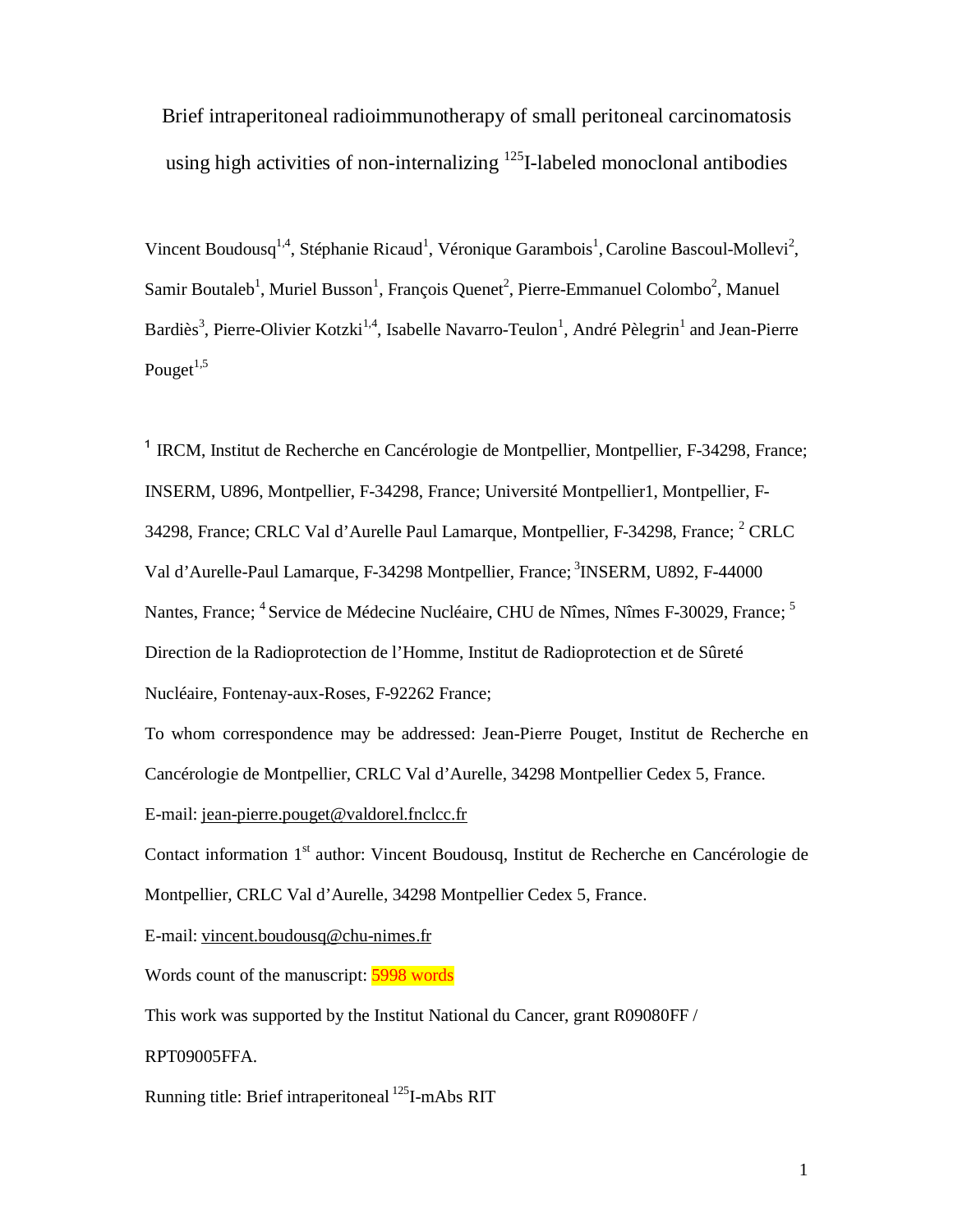#### Abstract

We assessed the efficiency and toxicity of brief-intraperitoneal radioimmunotherapy (Bip-RIT) using high activities of  $^{125}$ I-labeled monoclonal antibodies (mAbs) in the treatment of small volume peritoneal carcinomatosis. **Methods:** For Bip-RIT, athymic nude mice with peritoneal tumor xenografts were i.p. injected at day 4 post-graft with 185 MBq of  $^{125}I-35A7$ (anti-CEA mAb) (740 MBq/mg) and, after one hour, the peritoneal cavity was abundantly washed with saline solution to remove unbound radioactivity (Bip- $^{125}I$ -35A7-RIT). Another group of mice received Bip-RIT and one intravenous (iv) injection of 37 MBq of  $^{125}I$ -35A7 at day 7 or 11 after graft (Bip+ivd7- or Bip+ivd11- $^{125}$ I-35A7-RIT). Control groups were treated with saline solution (Bip-NaCl) or with the irrelevant PX mAb (Bip+ivd7- $125$ I-PX-RIT). Tumor growth was followed by bioluminescence and SPECT-CT imaging and hematological toxicity evaluated by complete blood count. Survival time was reported and mice were sacrificed when the bioluminescence signal reached  $4.5 \times 10^7$  photons/s. The biodistribution of  $125$ I-35A7 mAbs after iv- or Bip-RIT was assessed and the mean absorbed irradiation dose by organs and tumors was calculated using the MIRD formalism. **Results:** Mild, transient hematological toxicity was observed after  $Bip+iv$ <sup>125</sup>I-mAbs-RIT while no weight loss was reported. Median survival was increased from 32 d for the control groups to 46 d in the Bip-<sup>125</sup>I-35A7-RIT group, to 66 d in Bip+ivd11-<sup>125</sup>I-35A7-RIT mice and to 73 d in the Bip+ivd7- $^{125}I-35A7-RIT$  group. Bip- $^{125}I-35A7-RIT$  resulted in 3-fold higher tumor-to-blood uptake ratio than iv- $^{125}I$ -35A7-RIT and the mean absorbed irradiation doses by tumors were 11.6 Gy (Bip-RIT) and 16.7 Gy (iv-RIT). For healthy tissues other than blood, the mean absorbed irradiation dose did not exceed 1 Gy following Bip-RIT and 4.2 Gy after iv-RIT.

**Conclusion:** The efficiency, low toxicity and high tumor-to-healthy tissues uptake ratio associated with  $Bip^{-125}I-35A7-RIT$  suggest that this methodology could be used in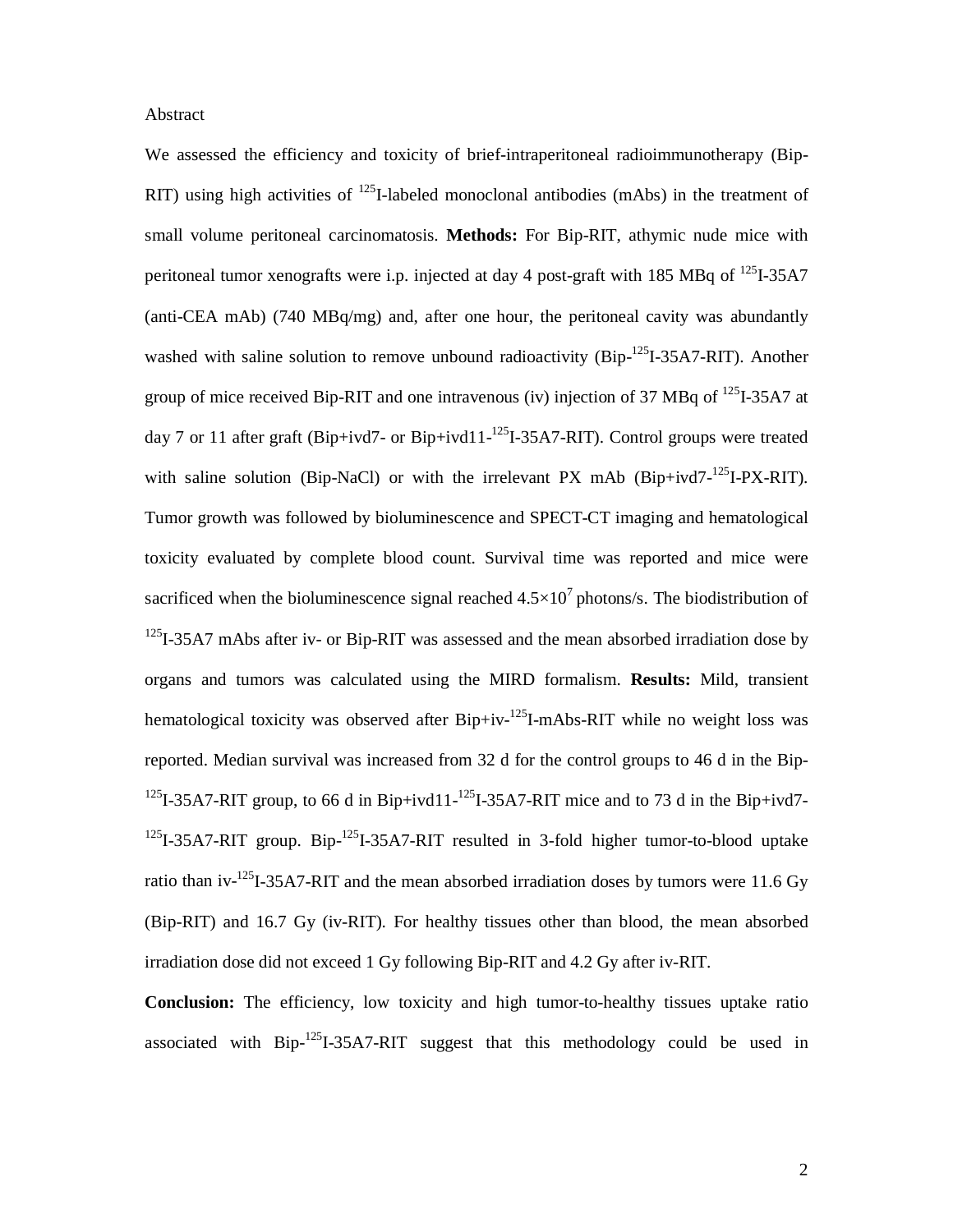combination with radiation synergistic drugs in the therapy of small volume peritoneal carcinomatosis following cytoreductive surgery.

Keywords: radioimmunotherapy, Auger electrons, peritoneal carcinomatosis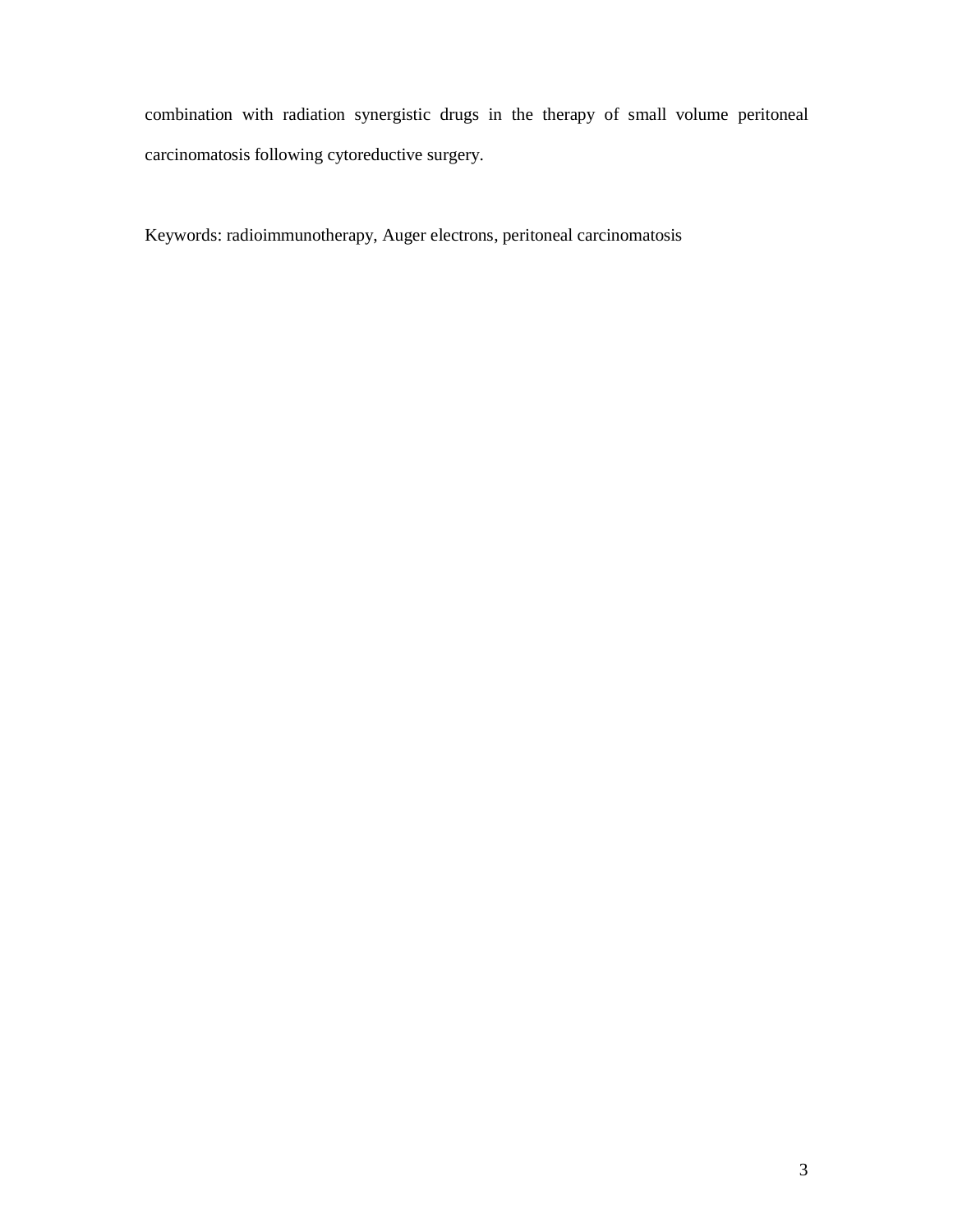# **INTRODUCTION**

Peritoneal carcinomatosis is a common evolution of gastrointestinal or gynecological tumors, or of primary peritoneal malignancy like mesotheliomas or peritoneal serous carcinoma. Peritoneal carcinomatosis has been considered for long time as a terminal disease with a median survival ranging between 12 and 23 months for patients with stage IV ovarian cancer, about 6 months for colorectal carcinoma, 3 for gastric cancer, 2 for pancreatic cancer and only 1.5 months for carcinomatosis from unknown primary cancer (for reviews (*1,2*)). The therapeutic approach is based on palliative systemic chemotherapy and surgery is mainly used in palliative intention, according to symptoms, except in the case of ovarian cancer where complete cytoreduction is part of the standard therapeutic regimen. Twenty years ago, Sugarbaker introduced cytoreductive surgery (CRS) to resect the visible disease combined with hyperthermic intraperitoneal chemotherapy (HIPEC) to treat the residual disease, as an innovative therapeutic option for selected patients with peritoneal carcinomatosis (*3,4*). CRS procedure depends on the extent of the peritoneal disease and the chemotherapy protocols may include mitomycin C, oxaliplatin, mitoxantrone, cisplatin and irinotecan alone or in combination (for reviews (*1,2*)). HIPEC can be performed using open or closed abdomen techniques and perfusion may vary from 30 min to 90 min. Although the consensus about the ideal technique is not clear, CRS-HIPEC has been shown to improve survival of patients with peritoneal dissemination from peritoneal pseudomyxoma, colorectal cancer, and diffuse peritoneal mesothelioma ((*5,6*) and for reviews (*1,2*)). Although mortality is relatively low, morbidity results from surgery complications and/or from toxicity (such as leucopenia, anemia, thrombopenia, heart, liver or renal toxicity) due to the cytostatic agents (for reviews (*1,2*)).

Several studies in rodents have shown that radioimmunotherapy (RIT) could be used efficiently as an adjuvant treatment after CRS for the treatment of peritoneal carcinomatosis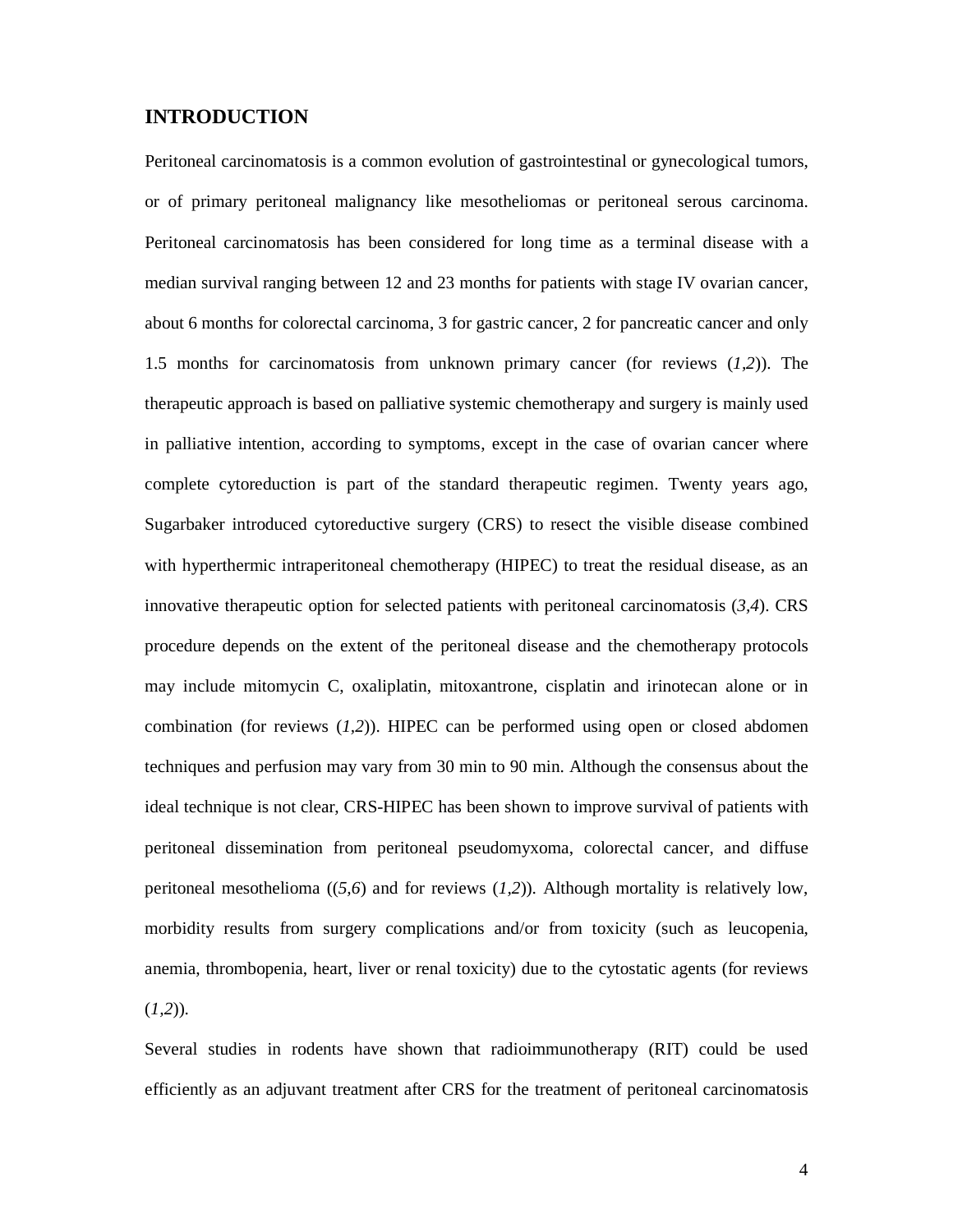(*7-9*). Several intraperitoneal (i.p.) RIT studies using strong energy beta or alpha emitters are ongoing in animals (*8-13*). So far, five antibodies (against MUC1, CA-125, TAG-72 and gp38) have been conjugated to four β-emitting radionuclides for i.p. RIT in patients with ovarian cancer (for review (*14*)). Based on previous encouraging results (*15-19*), a phase III randomized multicenter study was undertaken (*20*) in which the efficiency of conventional chemotherapy was compared with i.p. injection of  $\rm{^{90}Y}$ -labeled HMGF1 murine mAb (anti-MUC1). However no improvement in survival was observed after RIT, although peritoneal recurrence was significantly delayed. One explanation was that the irradiation dose delivered to the tumors was not high enough and that i.p. injection alone did not target all tumor deposits. Indeed, the induced toxicity by beta- and gamma-emitters is a drawback for a treatment scheme using repeated injections. One alternative could be the use of short range particles like alpha emitters (*21*) or Auger electron emitters. We previously showed that anti-CEA mAbs labeled with Auger electron emitters and intravenously (i.v.) injected in mice xenografted with cancer cells could significantly delay the growth of small peritoneal solid tumors (22, 23). We thus wanted to assess the efficiency and toxicity of  $^{125}$ I-mAbs when used in i.p. RIT in mice bearing small peritoneal tumors. In addition, since to our knowledge the effects of i.p. RIT carried out following the HIPEC protocol have never been investigated, we decided to carry out RIT using closed peritoneal perfusion of <sup>125</sup>I-labeled anti-CEA mAbs for a short period (1 h), followed by extensive washing of the peritoneal cavity with saline solution to remove the unbound radioactivity. We named this procedure brief-intraperitoneal RIT (Bip-RIT).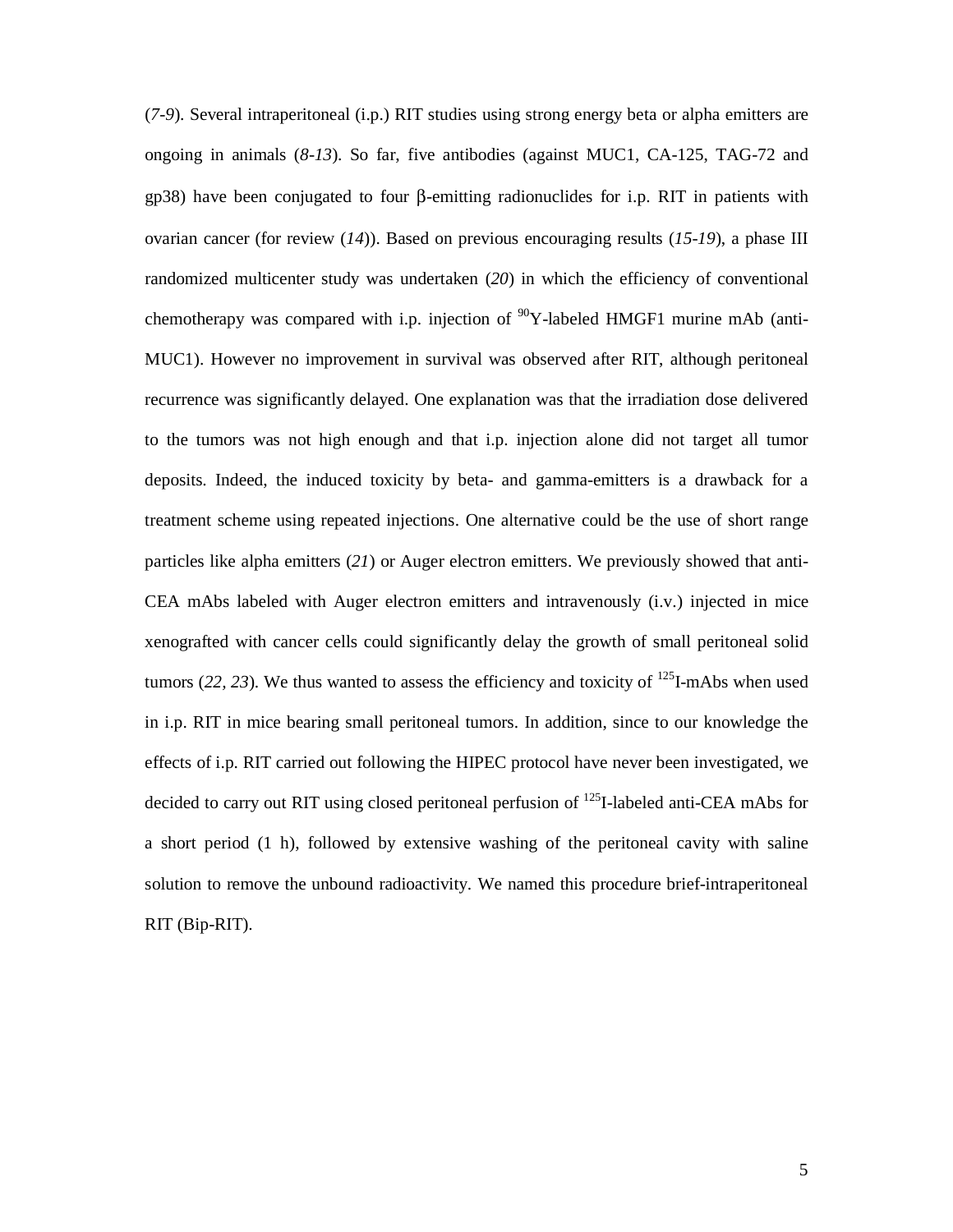## **MATERIALS AND METHODS**

## *Cell line and monoclonal antibodies*

The vulvar squamous carcinoma cell line A-431 expressing the Epidermal Growth Factor Receptor (EGFR or HER1) and transfected as previously described in (*22*)*,* with constructs encoding the *CarcinoEmbryonic Antigen* (*CEA)* and *luciferase* genes was used. Cells were grown as described in (*22*). The non-internalizing murine IgG1k 35A7 mAb, specific for the CEA Gold 2 epitope, was used to target CEA. The irrelevant PX antibody was used for control experiments. PX is an IgG1 mAb that has been purified from the mouse myeloma MOPC 21 (*24*). PX and 35A7 were purified from mouse hybridoma ascite fluids by ammonium sulfate precipitation followed by ion exchange chromatography on DE52 cellulose (Whatman, Balston, United Kingdom).

# *Radiolabeling*

Iodine 125  $(^{125}I)$  was from Perkin Elmer (Boston, MA, USA) and mAbs were radiolabeled at the specific activity of 740 MBq/mg for RIT and biodistribution studies, using the IODO-GEN method and as described in  $(22)$ . The immunoreactivity of  $^{125}$ I-mAbs against CEA was assessed *in vitro* by direct binding assay (*22*). The binding percentage was determined by measuring the antigen-bound radioactivity after two washes with PBS and was between 50- 60%.

## *Animals*

Athymic nude mice (6-8 week/old females) were obtained from Charles River (Lyon, France) and were acclimated for 1 week before experimental use. They were housed at 22°C and 55% humidity with a light/dark cycle of 12h. Food and water were available *ad libitum.* The day before RIT, force-feeding with Lugol's solution was performed and stable iodine was added in drinking water for the entire experimental period. Body weight was determined weekly and clinical examinations were carried out throughout the study. Hematologic toxicity was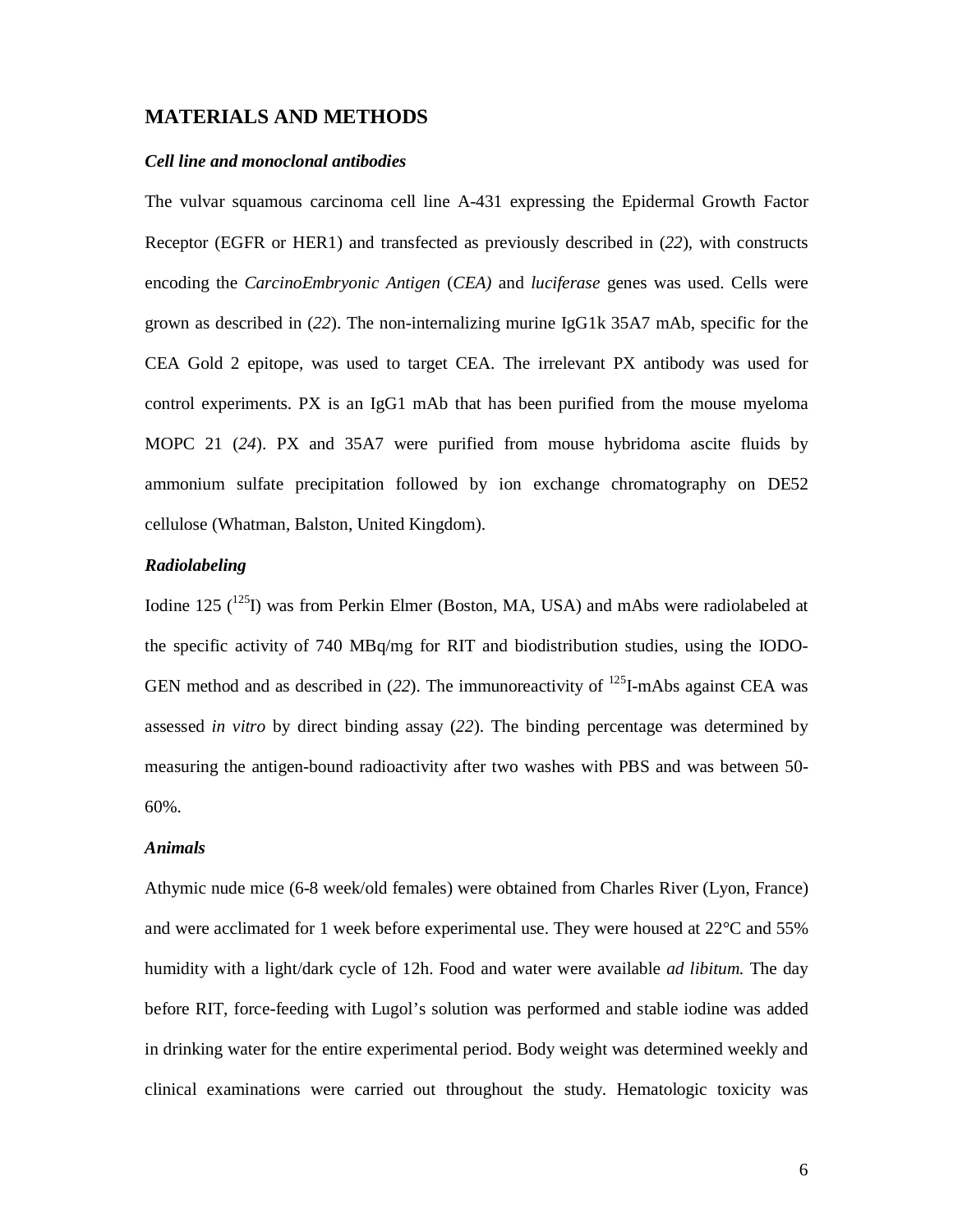monitored during 70 d after the beginning of RIT, using the scil Vet abc system (SCIL Animal Care Company, Altorf, France). All the animal experiments were performed in compliance with the French guidelines and INSERM standards for experimental animal studies (Agreement no. B34-172-27).

# *RIT experiments*

Mice were i.p. grafted with  $0.7 \times 10^6$  A-431 cells suspended in 0.3 ml DMEM medium. Tumor growth was assessed 3 days after cell xenograft by bioluminescence imaging that allowed the segregation of mice in homogeneous groups. Four days following grafting, mice were treated by brief intraperitoneal radioimmunotherapy (Bip-RIT) or intraperitoneal RIT (ip-RIT).

The protocol used for Bip-RIT was as follows. Mice were anaesthetized by i.p. injection of a solution containing 100 mg/kg ketamine (Ketamine™ Panpharma; Panpharma, Fougère, France) and 1 mg/kg medetomidine (Dormitor™; Pfizer, Paris, France). Then, they were i.p. injected with either NaCl or  $^{125}$ I-mAbs in a final volume of 5 mL. One hour later, the peritoneal cavity was flushed with 25 mL NaCl for 15 min, using a perfusion system adapted from Aarts *et al.* (*8*). Typically, an inflow needle was placed in the upper part of the abdominal cavity and two multiperforated catheters were inserted laterally through the abdominal wall to be used as outflows (Fig. 1A). Perfusion was done using a peristaltic pump (Harvard apparatus, Les Ulis, France). Once the wash of the peritoneal cavity was terminated, the catheters were removed and mice were weighted. Mice were then awakened by i.p. injection of atipamezole™ (Antisedan 2.5 mg/kg body weight, Pfizer, Paris, France).

Ip-RIT consisted of standard i.p. injections of saline solution (NaCl) or  $^{125}$ I-mAbs (final volume of 5 mL) without wash of the peritoneal cavity and iv-RIT at day 7 or 11 was conventionally done as described in (*22*)*.*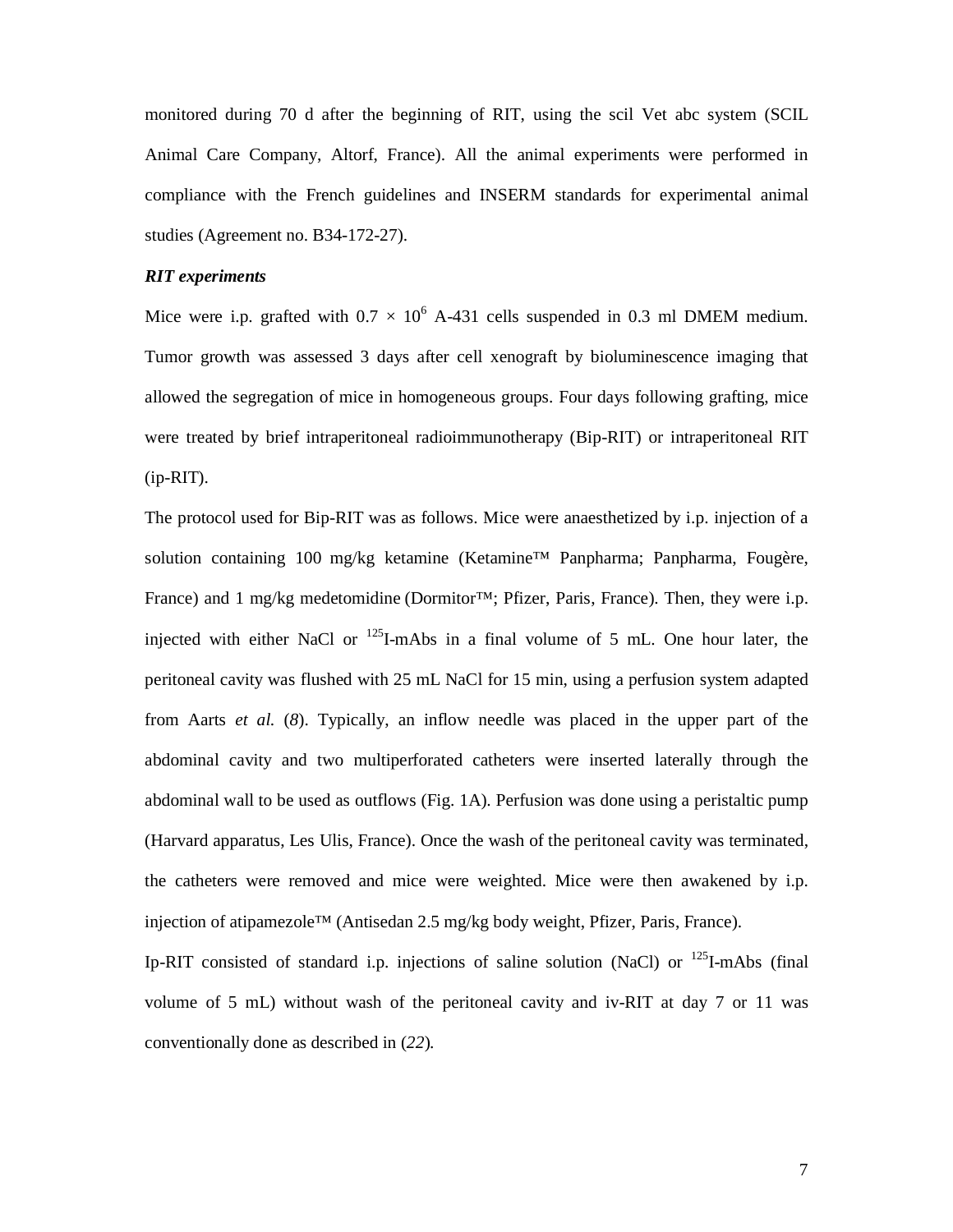Specifically, for Bip-RIT, one group of mice (n=8) was treated with 5 mL of NaCl (Bip-NaCl ) and another (n=10) with  $185MBq$  <sup>125</sup>I-35A7 mAb (Bip-<sup>125</sup>I-35A7-RIT). In the case of ip-RIT, the control group (n=7) received one i.p. injection of 5mL NaCl (ip-NaCl), while the other group of mice (n=15) received one i.p. injection of 37 MBq of  $^{125}I-35A7$  mAb at day 4 and one at day 7 post-graft (ip+ipd7- $^{125}I-35A7-RIT$ ). For the combined Bip+iv-RIT, mice received Bip-<sup>125</sup>I-35A7-RIT at day 4 post-graft and one i.v. injection of 37 MBq of <sup>125</sup>I-35A7 at day 7 (Bip+ivd7-<sup>125</sup>I-35A7-RIT) (n=7), or at day 11 (Bip+ivd11-<sup>125</sup>I-35A7-RIT) (n=9). In order to assess the non-specific efficiency of  $^{125}$ I-mAbs, another group was treated with Bip-RIT using 185 MBq of  $^{125}I-PX$  mAb followed by i.v. injection of 37MBq of  $^{125}I-PX$  mAb at day 7 (Bip+ivd7- $125$ I-PX-RIT).

Tumor growth was followed weekly by bioluminescence imaging. Mice were sacrificed when the bioluminescence signal reached a value of  $4.5 \times 10^7$  photons/s corresponding to a total tumor weight of about 0.2—0.3g.

*Bioluminescence and SPECT-CT imaging* 

*In vivo* bioluminescence imaging was performed following i.p. injection of luciferin (0.1 mg luciferin/g) as described in (*22*). Whole-body SPECT/CT images were acquired at various times following Bip-<sup>125</sup>I-35A7-RIT (0 h, 1 h, 24 h and 72 h) with a two-headed multiplexing multi-pinhole NanoSPECT (Bioscan Inc., Washington DC).

# *Biodistribution experiments to mimic Bip-RIT and iv-RIT*

On day 1, 48 athymic nude mice were i.p. grafted with  $0.7 \times 10^6$  A-431 cells that had been suspended in 0.3 ml DMEM medium. Mice were divided in two groups to compare the biodistribution of 125I-35A7 mAbs following Bip-RIT or iv-RIT. One group of mice was treated with Bip-125I-35A7-RIT according to the previously described protocol but the injected solution contained 5.5 MBq (740MBq/mg) of  $^{125}$ I-35A7 mAb completed with 243 $\mu$ g of unlabeled 35A7 mAb diluted in 5 mL. This group was called Bip- $^{125}I$ -35A7-Biodis.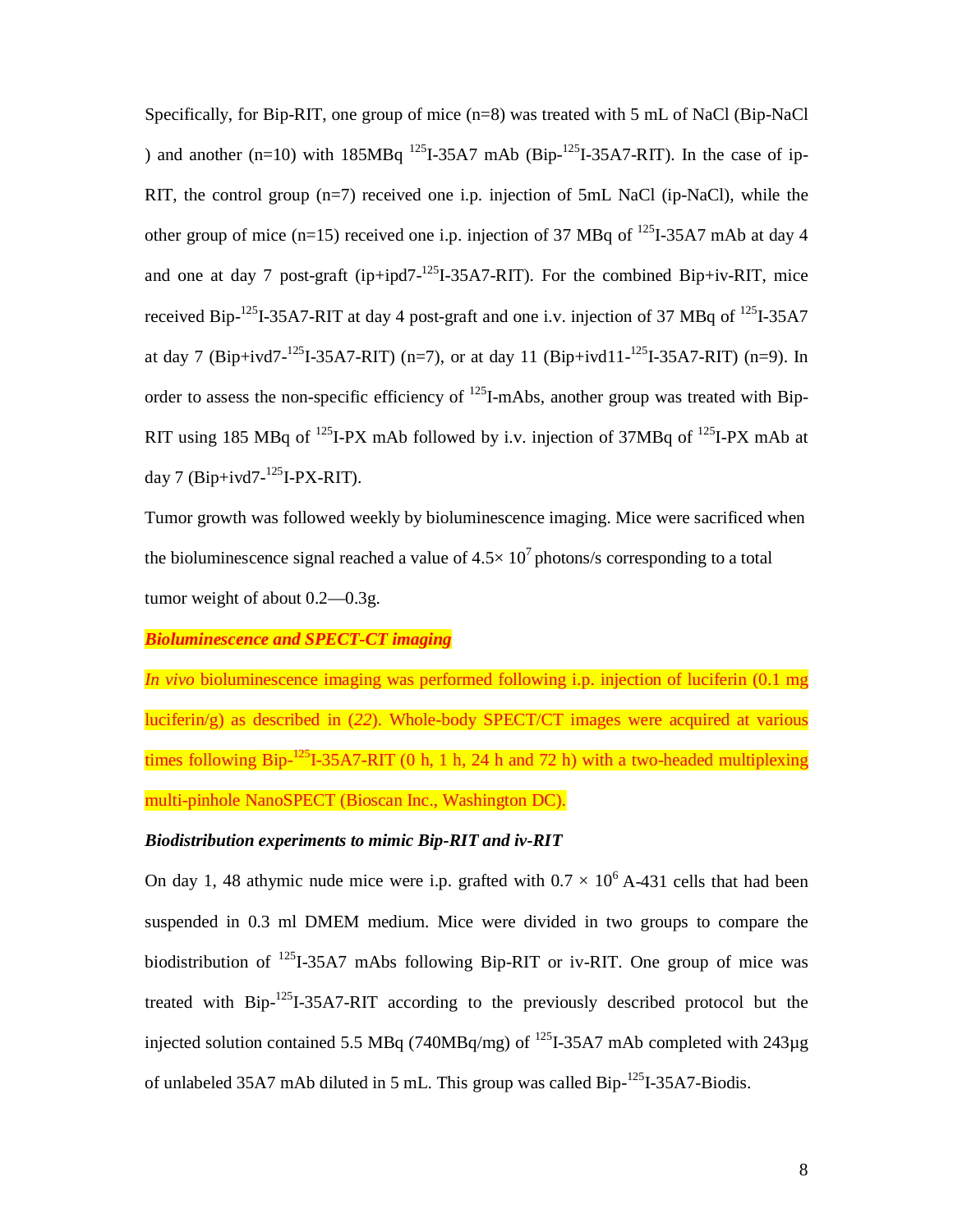The second group was intravenously injected with a solution containing 185 KBq (740MBq/mg) of  $^{125}$ I-35A7 mAb completed with 50 $\mu$ g of unlabeled 35A7 mAb diluted in 300  $\mu$ L of saline solution (iv-<sup>125</sup>I-35A7-Biodis).

Mice were sacrificed at 1, 24, 48, 72, 96, 144 and 168 h after treatment. At each time point, animals were anaesthetized, image acquisition by bioluminescence was performed and then they were euthanized, bled and dissected. Blood and other healthy organs were weighed. The size of tumor nodules was determined in order to calculate the tumor volume and thereby the tumor weight based on a density of  $1.05$  g/cm<sup>3</sup> as described in Santoro *et al.* (22). The radioactivity uptake during the biodistribution experiments (i.e.,  $UOR_{Biodis}$ ) was then measured for tumor nodules and for all the organs using a gamma-well counter. The percentage of injected activity per gram of tissue (%IA/g), corrected for the radioactive decay, was calculated for iv- $^{125}$ I-35A7-Biodis. For Bip- $^{125}$ I-35A7-Biodis, results were expressed as percentage of the remaining activity per gram of tissue (%RA/g), immediately after the peritoneal wash (i.e. one hour after injection).

# **Tumor weight assessment during RIT experiments**

Since accurate direct measurement of the weight of peritoneal tumors could not be performed in RIT experiments due to the high activities and also because it would require sacrificing the mice, it was calculated from the weekly bioluminescence imaging data. For this purpose, biodistribution experiments were used to determine the calibration curve between the bioluminescence signal of tumors and their size. Typically, prior to sacrifice, tumors were imaged by bioluminescence and the corresponding signal (photon/s) was correlated with the calculated tumor weight (g) determined by direct measurement of the size of tumor nodules, as described in (*22*). The calibration curve was similar to the one determined in our previous work (*22*).

## **Uptake of radioactivity per organ and tumor and dosimetry**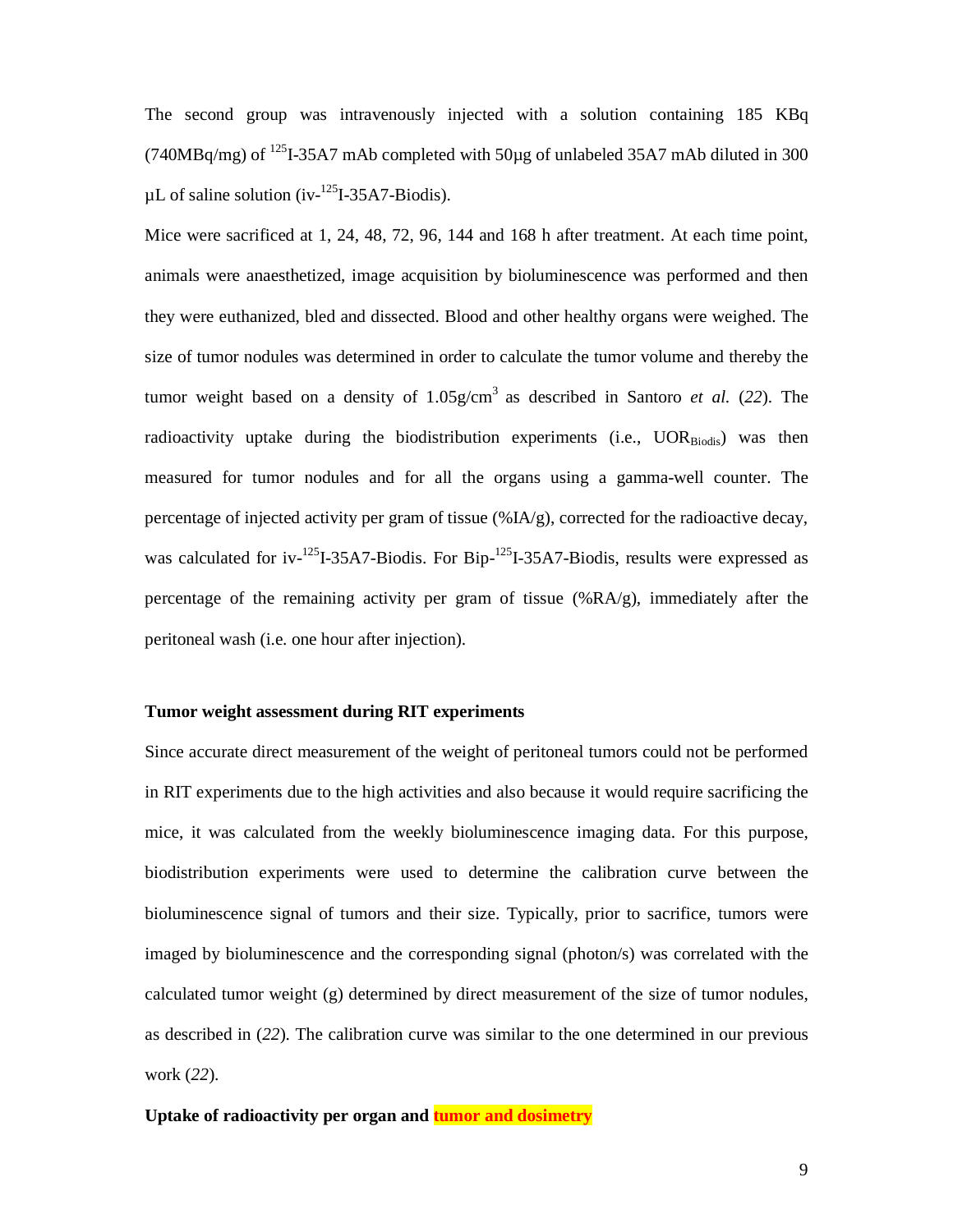The uptake of radioactivity per tissue (expressed in Becquerel) in RIT experiments  $(UOR_{RIT})$ was extrapolated from the uptake per tissue  $(UOR_{Biodis})$  measured during the biodistribution experiments. Since the activities used in RIT experiments were 33 times higher than those used in the biodistribution analysis (185 MBq *versus* 5.5 MBq) for the same amount of injected mAbs (250  $\mu$ g), all the UOR $_{\text{Biodis}}$  values were multiplied by 33 to mimic the therapeutic conditions. We considered that the weight of healthy tissues did not change all along the study period and that they did not differ between RIT and biodistribution experimental conditions. We confirmed that this assumption was true also for tumor nodules during the first week after injection. Therefore, the 33-fold correction was enough to determine the UOR<sub>RIT</sub> from UOR<sub>Biodis</sub>. The total cumulative decays per tissue,  $\widetilde{A}_{rs}$ , were calculated by measuring the area under the  $UOR_{\text{RIT}}$  curves. Following the MIRD formalism (*25*), the resulting values were multiplied by the *S* factor for determining the irradiation doses as described in (*22*).

#### *Statistical analysis*

Kaplan-Meier survival estimates were calculated from the date of the xenograft until the date of the event of interest (i.e., a bioluminescence value of  $4.5 \times 10^7$  photons/s) and compared with the Log-rank test. Statistical analysis was performed using the STATA 10.0 software.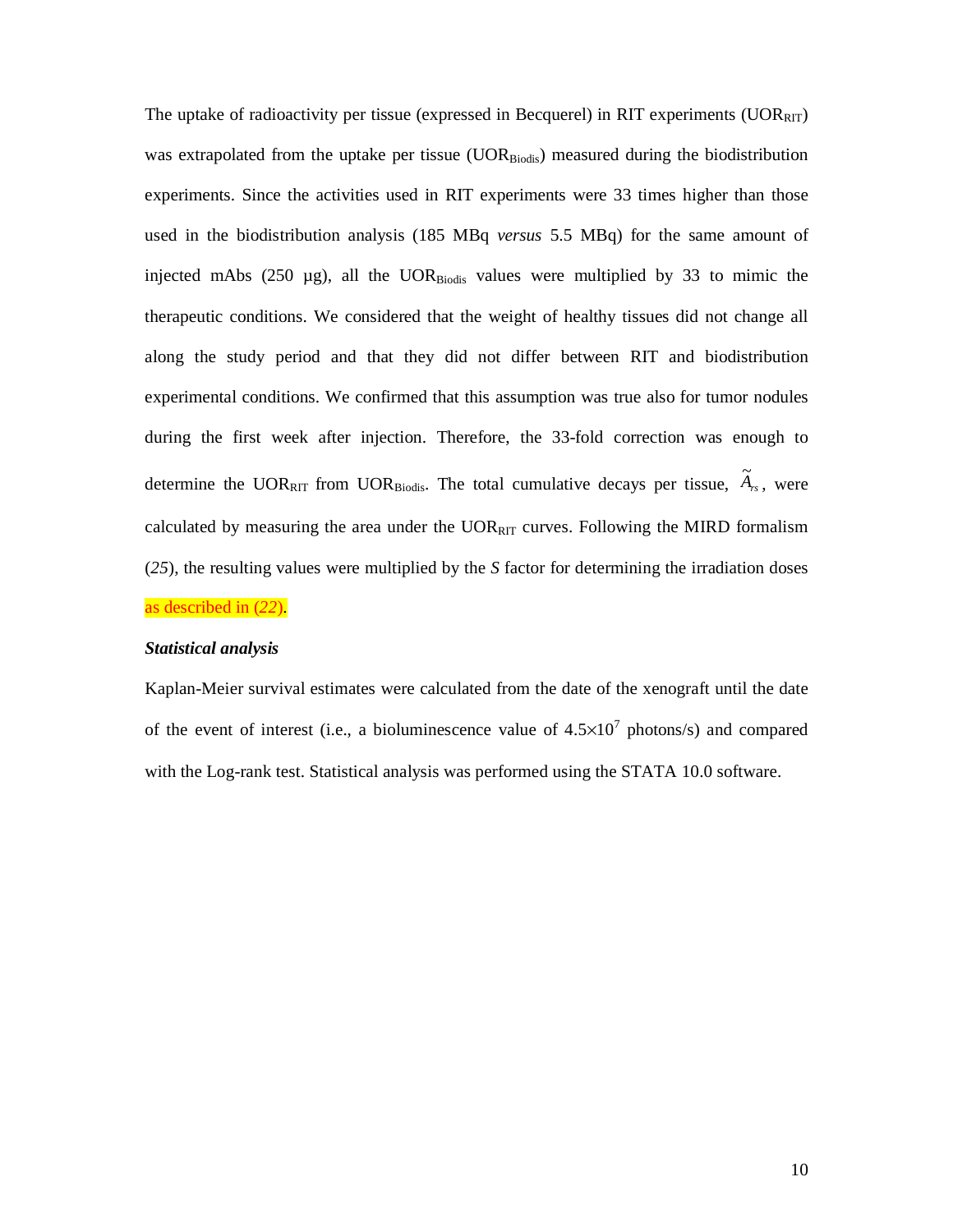# **RESULTS**

# *Tumor growth*

At day 4 after graft (just before starting the treatment), 5-6 nodules per mouse with a mean diameter of about 1.5-2 mm were detected by bioluminescence imaging. This corresponded to a mean tumor weight of  $1.2\pm 0.9 \times 10^{-2}$  g. In the Bip-NaCl group, tumors grew exponentially and all mice were sacrificed before day 40 after graft (Fig. 1B). A similar growth rate was observed in mice treated by  $Bip+ivd7$ <sup>-125</sup>I-PX-RIT (data not shown). The longest delay in tumor growth was observed in the Bip+ivd7- $^{125}I$ -35A7-RIT group and intermediary tumor growth kinetics was reported for the Bip- $^{125}$ I-35A7-RIT (Fig.1B), the Bip+ivd11- $^{125}$ I-35A7-RIT and the ip+ipd7- $^{125}I$ -35A7-RIT group (data not shown).

It is of note that the wash of the peritoneal cavity with NaCl slowed down tumor growth in the Bip-NaCl group compared to the ip-NaCl group (data not shown). This observation was further strengthened by the analysis of the survival data which was significantly lower after ip-NaCl (p<0.001, compare Fig. 3A with 3B).

# *Toxicity of Bip-RIT using 125I-mAbs*

The residual activity per mouse was about  $14.2 \pm 7.3$  MBq immediately after the wash with saline solution and dropped to 2.1  $\pm$ 0.7 MBq at 120h after Bip-RIT (Fig. 1C). These results indicate that about 7.6% of the injected activity was effectively kept within the peritoneal cavity. No weight loss was observed after Bip-RIT (Suppl. Fig. 1). These results suggest that Bip-RIT is well tolerated by mice. However mild, transient hematological toxicity was reported in all treated mice in comparison to the control Bip-NaCl group (Fig. 2 and Suppl. Fig. 2). In the Bip-<sup>125</sup>I-35A7-RIT group (Fig. 2), the nadir for white blood cells (WBC) was reached between day 7 and 10 (around -20%) after graft. It was mainly due to decrease in lymphocytes and monocytes levels (-40%) (Suppl. Fig. 2). Platelet lowest point occurred slightly later (days 10—15, -30%), while no modification in red blood cells was observed.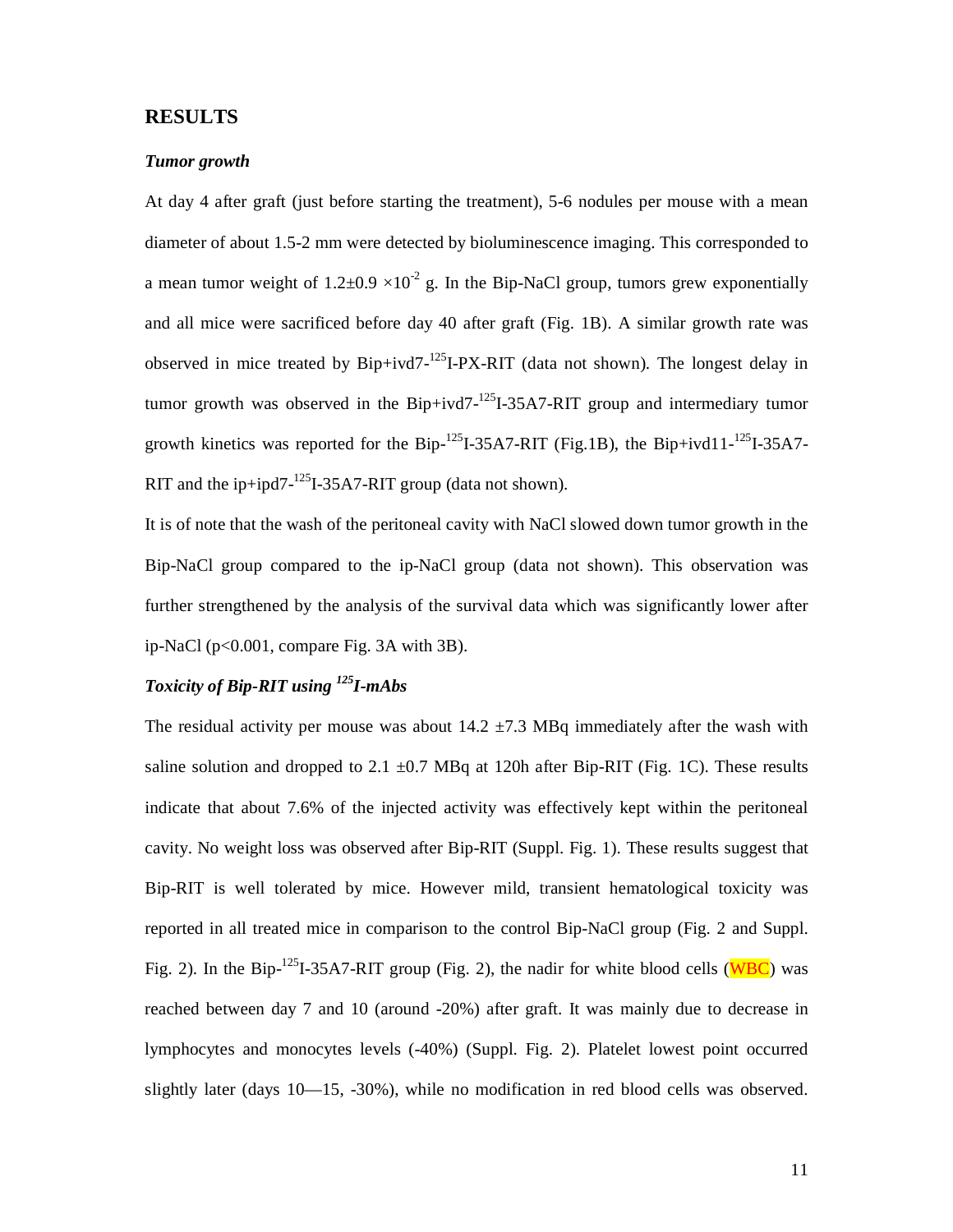Most of the values returned to normal around day 39. In mice that received one intravenous injection of  $^{125}$ I-mAbs at day 7 (Bip+ivd7- $^{125}$ I-35A7-RIT, Bip+ivd7- $^{125}$ I-PX-RIT), the decrease in WBC number was found to be more pronounced and prolonged (about -70% at day 22; Fig. 2). When the i.v. injection was done at day 11 (Bip+ivd11-<sup>125</sup>I-35A7-RIT) after graft, the hematological toxicity was in the same range but more prolonged in time and values were not yet returned to baseline at day 39 (Fig. 2 and Suppl. Fig. 2). For  $\frac{day}{2}$ , the ratio could not be calculated since most of the mice in the Bip-NaCl group had to be sacrificed due to tumor growth.

The similar effects observed in the Bip+ivd7- $^{125}$ I-35A7-RIT and Bip+ivd7- $^{125}$ I-PX-RIT mice suggest that the hematological toxicity was mainly due to non-specific irradiation, including soft X-rays or the most energetic electrons emitted by <sup>125</sup>I. In addition, ip+ipd7-<sup>125</sup>I-35A7-RIT (Fig. 2 and Suppl. Fig. 2) caused lower hematological toxicity than  $Bip+ivd7<sup>-125</sup>I-35A7-RIT$ , despite the fact that higher activities were detected in ip+ipd7-<sup>125</sup>I-35A7-RIT mice. Indeed, during the latter ip-RIT, 74 MBq  $(2\times37 \text{ MBq})$  were effectively injected and available for diffusion towards blood compartment. By contrast, for Bip+iv-RIT among the 185 MBq used, only 14.2 MBq were remaining in mouse immediately after wash of the peritoneal cavity. This activity was completed by i.v. injection of 37 MBq, i.e. finally a total activity of 51.2 MBq was effectively remaining in mice. This result suggests that the high activity of 185 MBq maintained for one hour during Bip-RIT is mainly responsible for the hematological toxicity.

# *Bip-125I-35A7-RIT improves survival of mice*

Mice were sacrificed when the bioluminescence signal reached  $4.5 \times 10^7$  photons/s corresponding to a mean tumor weight of about 0.2—0.3 g. The median survival (MS) was about 32 d in the Bip-NaCl group, but it significantly increased  $(p<0.001)$  to 46 d in the group treated with Bip-<sup>125</sup>I-35A7-RIT (Fig. 3A). This value was significantly improved ( $p<0.001$ ),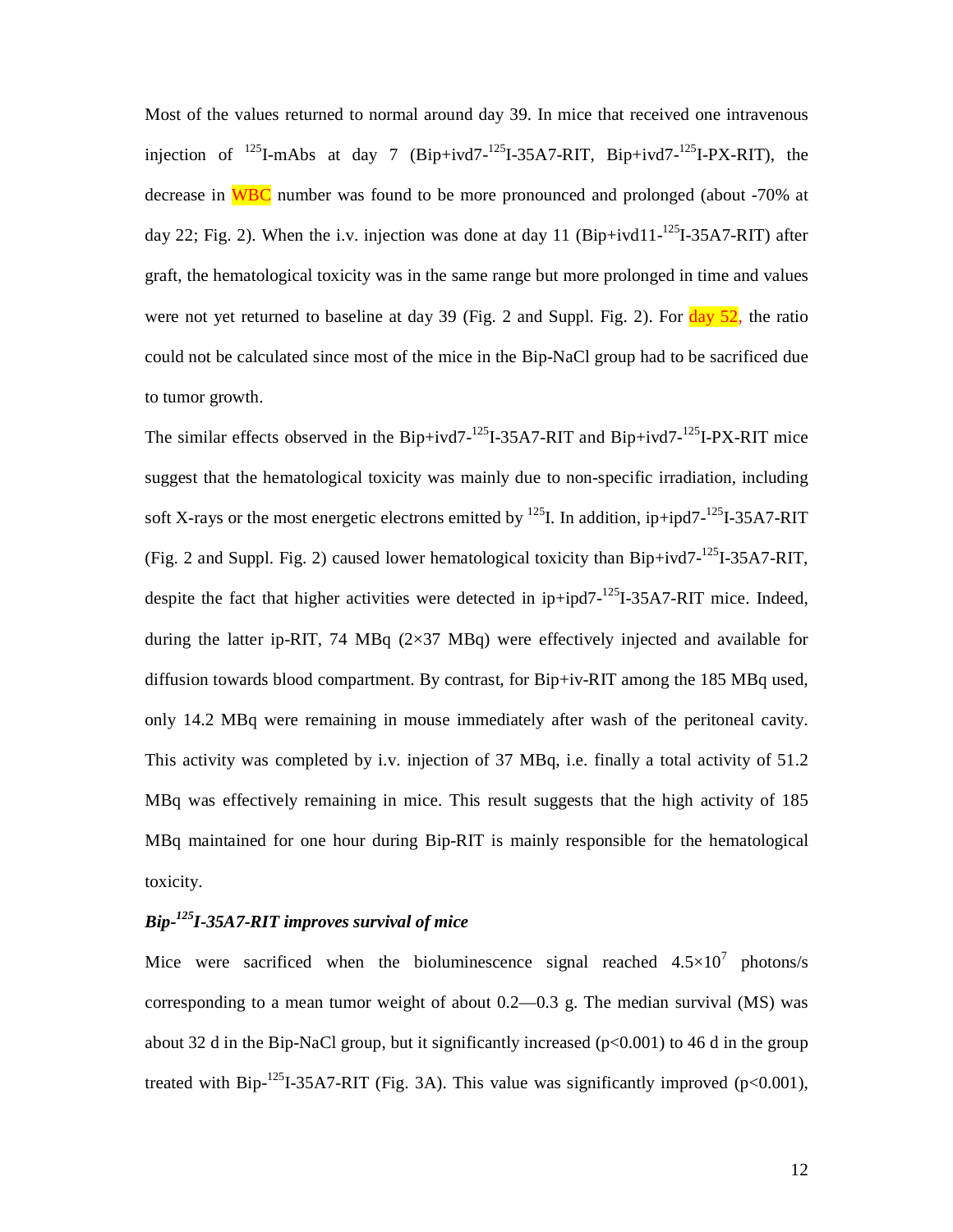when Bip-RIT was combined with an i.v. injection at day 11 (Bip+ivd11-<sup>125</sup>I-35A7-RIT) (MS  $= 66$  d) or day 7 (Bip+ivd7-<sup>125</sup>I-35A7-RIT) (MS = 73 d) (Fig. 3A). Moreover, one mouse in each of these two groups was cured at the end of the observation period of 100 d. Mice treated by Bip+ivd7-<sup>125</sup>I-PX-RIT had an MS of 31 d rather similar to the control Bip-NaCl group (p = 0.188) (Fig. 3A), suggesting the absence of toxicity/efficiency of  $^{125}I$  when unbound to cells. Finally, MS was 49 d in the ip+ipd7- $^{125}I-35A7-RIT$  mice (Fig. 3B) and only 23 d in the ip+ipd7-NaCl-RIT control group ( $p < 0.001$ ). Moreover one of the ip+ipd7-<sup>125</sup>I-35A7-RIT mice was cured at the end of the period of interest.

# *SPECT-CT imaging after Bip-125I-35A7-RIT*

Whole body SPECT-CT imaging showed that after injection, radioactivity was homogeneously distributed in the peritoneal cavity (Fig.  $\overline{4A}$ ). Following the wash of the peritoneal cavity the radioactivity concentrated at tumor nodules up to 3 d after injection (Fig. 4A), as indicated by the good fitting with the bioluminescence signals (Fig. 4B).

# *Bip-125I-35A7-RIT improves tumor-to-healthy tissues uptake ratio*

The biodistribution study confirmed the strong uptake of  $^{125}I-35A7$  mAbs by tumor nodules (Fig. 5A). The percentage of residual activity/g of tumor (% $RA/g$ ) immediately after the wash of the peritoneal cavity ranged between  $72.1\pm30.2\%$  at 1h and  $20.5\pm4.8\%$  at 168 h. These values were much higher than the peak value of  $27.8\pm7.2\%$  of injected activity/g of tumor (%IA/g) determined at 96h after a single i.v. injection of 37MBq (740MBq/mg), typical of intravenous <sup>125</sup>I-35A7-RIT (Fig. 5B). Moreover, the uptake of radioactivity by healthy organs was higher after i.v. injection than after Bip-<sup>125</sup>I-35A7-RIT. For instance, in Bip-<sup>125</sup>I-35A7-Biodis mice, the peak value in blood was observed at 48 h and was  $12.2\pm3.2$  %RA/g, while it was about  $28.1\pm2.4\%$  IA/g in the iv-<sup>125</sup>I-35A7-Biodis group at 1 h after injection (Fig. 5B).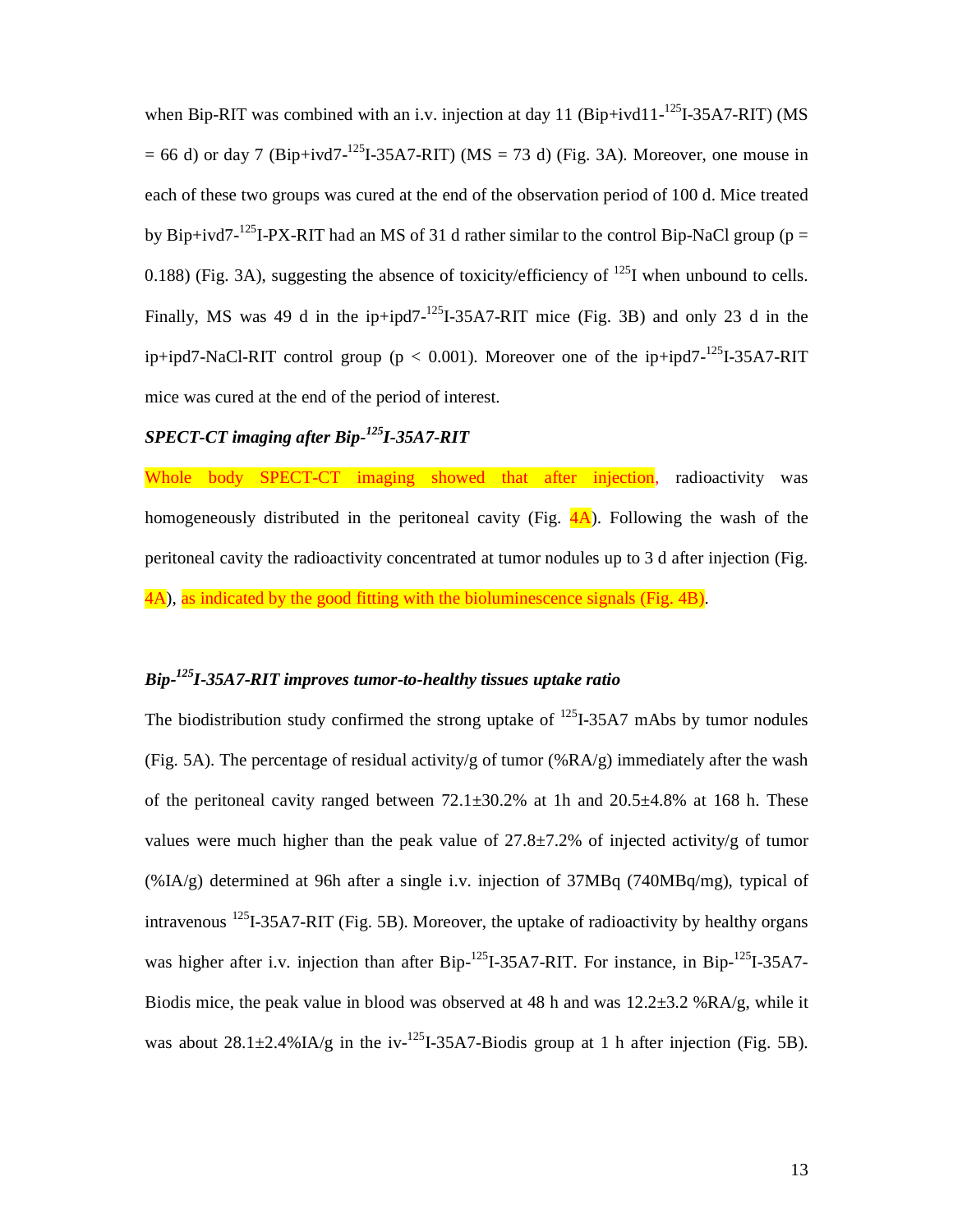These results suggest that the Bip-<sup>125</sup>I-35A7-RIT procedure improves tumor targeting and that healthy tissues are partially protected when compared to i.v. injection.

# *Cumulated uptake of radioactivity after Bip-125I-35A7-RIT and dosimetry*

From the biodistribution data, subsequently we expressed the uptake of radioactivity (UOR) of 125I-35A7 mAb by healthy organs and tumor nodules as a function of time (Fig. 6A and 6B together with Suppl. Fig. 6A and 6B).

The cumulated uptake of radioactivity  $(\widetilde{A}_{rs})$  was then determined by calculating the area under the curves shown in Fig. 6A and 6B together with Suppl. Fig. 6A and 6B. According to the MIRD formalism, the mean absorbed irradiation dose per organ was calculated by multiplying  $\widetilde{A}_{rs}$  by the *S*-value corresponding to <sup>125</sup>I. The mean absorbed irradiation dose by tumors was 11.6 Gy after Bip- $^{125}$ I-35A7-RIT and 16.7 Gy after iv- $^{125}$ I-35A7-RIT. The irradiation dose delivered to healthy organs after  $Bip<sup>-125</sup>I-35A7-RIT$  was much lower than after iv- $^{125}$ I-35A7-RIT: for instance, blood received about 1.9 Gy after Bip- $^{125}$ I-35A7-RIT and about 9.8 Gy after iv-125I-35A7-RIT (Fig. 6C). The irradiation dose to the other organs did not exceed 1 Gy after Bip- $^{125}$ I-35A7-RIT and 4.2 Gy after iv- $^{125}$ I-35A7-RIT.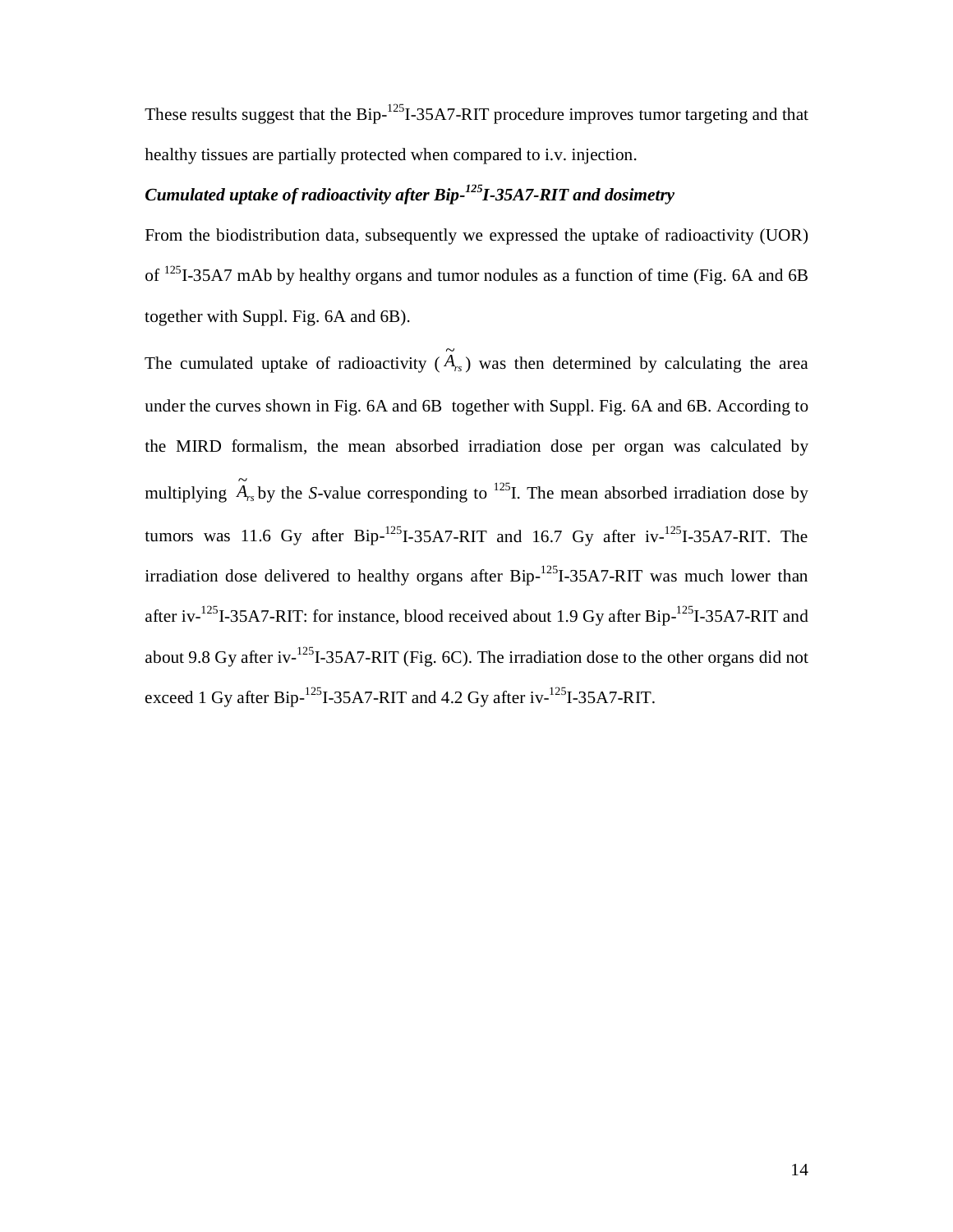#### **DISCUSSION**

In the present study, we have investigated the feasibility, toxicity and efficacy of brief intraperitoneal RIT (Bip-RIT) using a <sup>125</sup>I-mAb directed against CEA. This protocol is based on the HIPEC methodology, although hyperthermia was not associated with Bip-RIT. Our results indicate that about 7% of the injected activity, corresponding to about 14.2 MBq, was retained in the peritoneal cavity after washing. Mild and transient blood toxicity was observed and was mainly due to non-specific irradiation (possibly soft X-rays and more energetic electrons emitted by  $^{125}$ I) that occurred during the one-hour peritoneal incubation with high activities of  $^{125}$ I-mAbs. However, we estimated that in patients, about 300  $\mu$ Gy would be delivered by such an external irradiation at the sacrum level (data not shown). Therefore, the hematological toxicity is expected to be much lower than in mice.

SPECT-CT imaging of mice at different time points after  $\text{Bip}$ <sup>125</sup>I-35A7-RIT and the biodistribution experiments indicate that radioactivity was concentrated in tumor nodules, whereas the irradiation dose to healthy organs by  $Bip$ <sup>-125</sup>I-35A7-RIT was generally much lower than with  $iv^{-125}I-35A7-RIT$  and did not exceed 1Gy. In addition, although the irradiation dose delivered to the tumors was lower after  $Bip$ <sup>-125</sup>I-35A7-RIT than after iv-<sup>125</sup>I-35A7-RIT, the tumor-to-blood irradiation dose ratio was about 5 for Bip-<sup>125</sup>I-35A7-RIT and 1.7 for iv- $125I-35A7-RIT$ , respectively. These results indicate that Bip- $125I-35A7-RIT$  protect healthy tissues while delivering significant irradiation doses to the tumors. This confirms the generally described advantage of i.p. over i.v. RIT for peritoneal disease in terms of concentration and tolerance (for review (*14*)). Therefore, although reducing the potential blood reservoir of  $^{125}$ I-mAb in comparison to iv-RIT, the Bip-RIT procedure including the washing of the peritoneal cavity, eliminates undesirable radioactivity, and therefore it is less toxic.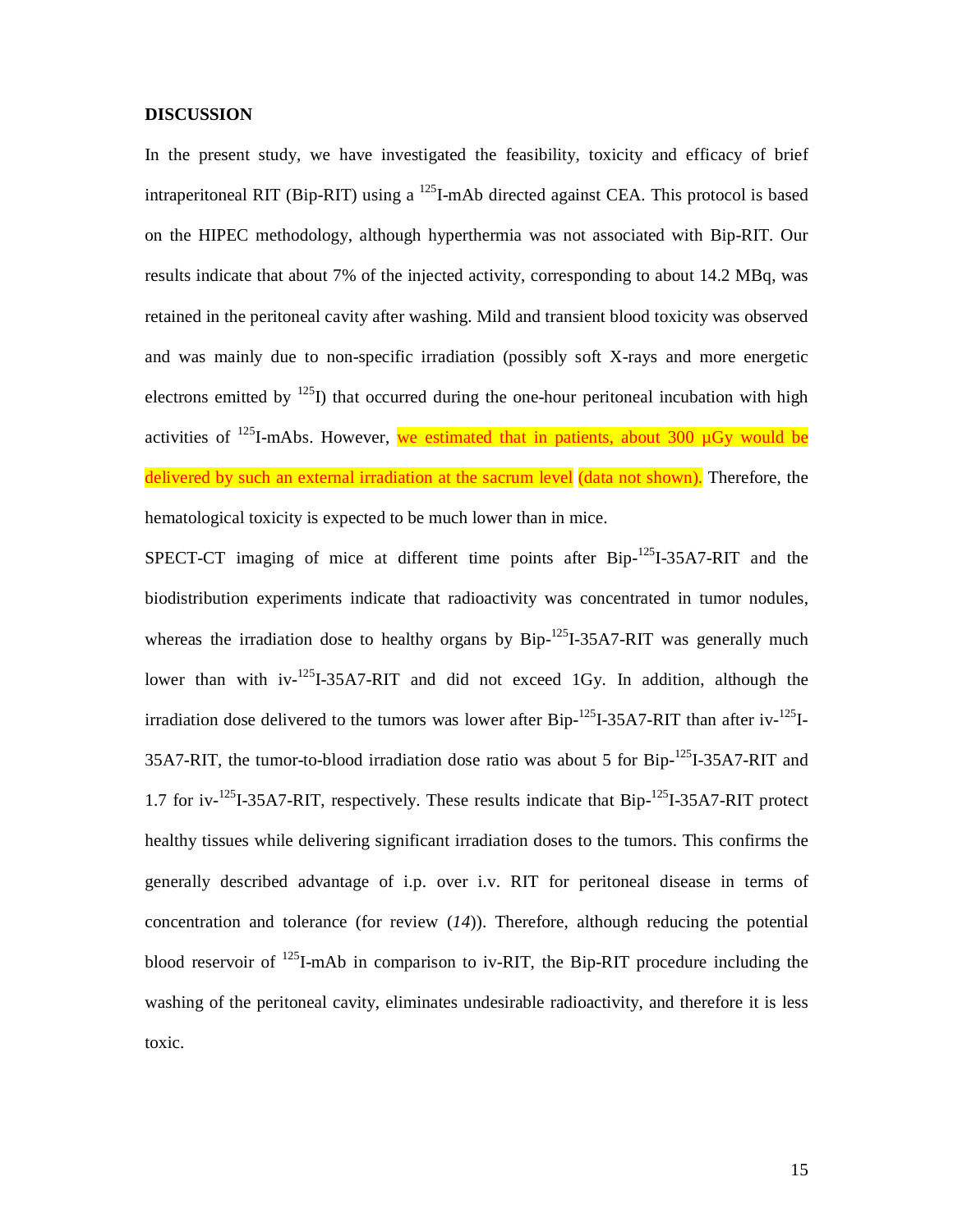The median survival of xenografted mice was significantly improved after Bip-<sup>125</sup>I-35A7-RIT alone (46 d) in comparison to controls (32 d). However, the combination of  $Bip<sup>-125</sup>I-35A7-$ RIT at day 4 and of iv- $^{125}I$ -35A7-RIT at day 7 further increased survival time to 73 d. In our previous study (22), median survival was 59 d (*versus* 19 d for control) for mice treated with two i.v. injections of 37 MBq of  $^{125}I-35A7$  mAb. Assuming that the transient hematological toxicity we observed following  $Bip<sup>-125</sup>I-35A7-RIT$  is effectively due to the initial one-hour incubation time with <sup>125</sup>I-mAbs in the peritoneal cavity, repeated i.v. injections of <sup>125</sup>I-mAbs could be planned after Bip-RIT or the combination of  $Bip$ <sup>-125</sup>I-35A7-RIT and chemotherapy might be envisaged, without important increase of toxicity as we observed in the Bip+ivd7-  $125$ I-35A7-RIT group. The median survival increased to 49 d also after two i.p. injections of anti-CEA mAbs  $(ip+ipd7^{-125}I-35A7-RTT)$  with low associated hematological toxicity. However, the effect on survival was less strong than the improvement obtained after Bip+ivd7-125I-35A7-RIT (73 *versus* 49 d; while controls had a median survival of 32 and 23 d, respectively). Moreover, the uptake of radioactivity by healthy tissues during Bip-RIT was very low and probably much lower than during ip-RIT. In addition, the combination of Bip-RIT and iv-RIT takes advantage of the better peritoneal tumor uptake obtained through the i.p. route while the delayed i.v. injection may allow reaching pockets of cancer cells that were not targeted by Bip-RIT (*26*).

Completeness of resection and tumor load are the most important predictive factors of longterm survival after CRS-HIPEC. In the present study, we targeted tumor nodules of about  $1.2\pm0.9 \times 10^{-2}$  g. It was demonstrated with beta emitters that RIT must be dedicated to small solid tumors (*27*). The size parameter is even more crucial when low energy electrons emitters are used as the path length of electrons emitted by  $^{125}$  ranges from nm to about 20 $\mu$ m while in peritoneal carcinomatosis tumor nodules have a diameter of several mm. Our results could be compared to the work by Aarts *et al.* in which the median survival of rats, which had CC-531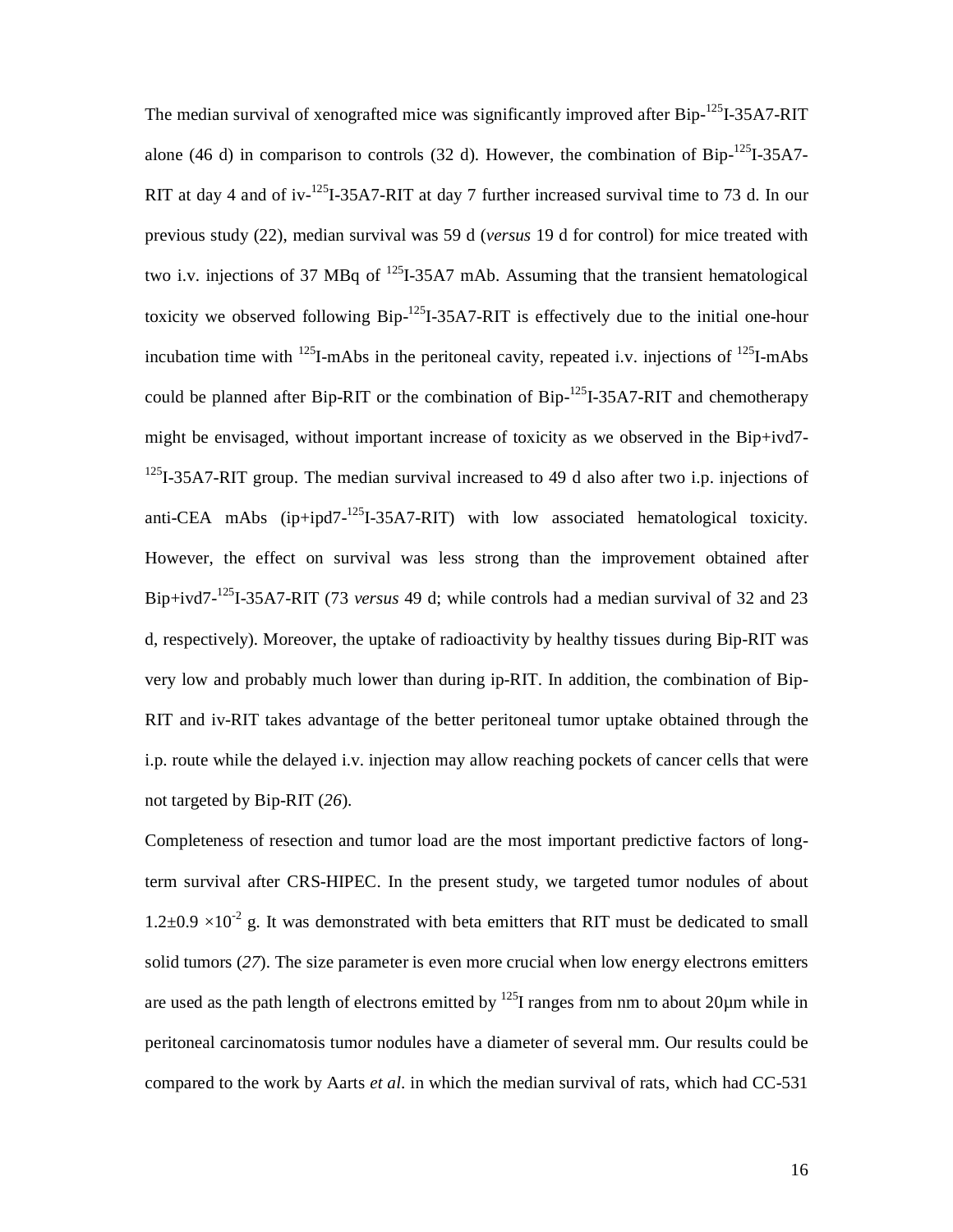colon carcinoma tumor xenografts of few mm and were treated with a single i.p. injection of 74 MBq 177Lu-labeled MG1 mAb, increased from 57 to 97 d when RIT was combined to CRS  $(8, 9)$ . The low toxicity for healthy tissue of Auger electron emitters like <sup>125</sup>I is expected to be an advantage for the treatment of small peritoneal carcinomatosis, especially because it could allow combining radiation-synergistic chemotherapy, such as taxol (*28,29*), or drugs targeting the tumor microenvironment ((*30,31*) and for review (*32*)) with RIT. In addition, it makes also possible to repeat  $^{125}$ I-mAbs injections. Precise mechanisms involved in the efficiency of  $^{125}$ Ianti CEA mAb to delay tumor growth remain to be elucidated. Considering that most of the electron dose generated by  $^{125}$ I decay is extremely localized, it means that most of the irradiation dose is delivered to the cell membrane when  $^{125}I$  is vectorized by anti CEA mAb. Therefore, we can hypothesize that cell membrane is an important target of high-LET Auger electrons.

#### **CONCLUSION**

Our data confirm the efficiency of  $^{125}$ I-anti CEA mAb in killing tumor cells. Bip-RIT is accompanied by a strong tumor-to-healthy tissues ratio that makes still possible to increase the injected activities while protecting healthy tissues. This is reinforced by the use of Auger electrons emitters like 125I as they decrease non-specific irradiation. All these features might allow using repeated injections of radiolabeled antibodies or combining RIT with radiationsynergistic agents. Therefore, our results suggest that Bip-RIT with  $^{125}$ I-labeled anti-CEA mAbs might be a complementary tool in the therapy of small solid tumors after CRS.

## **ACKNOWLEDGMENT**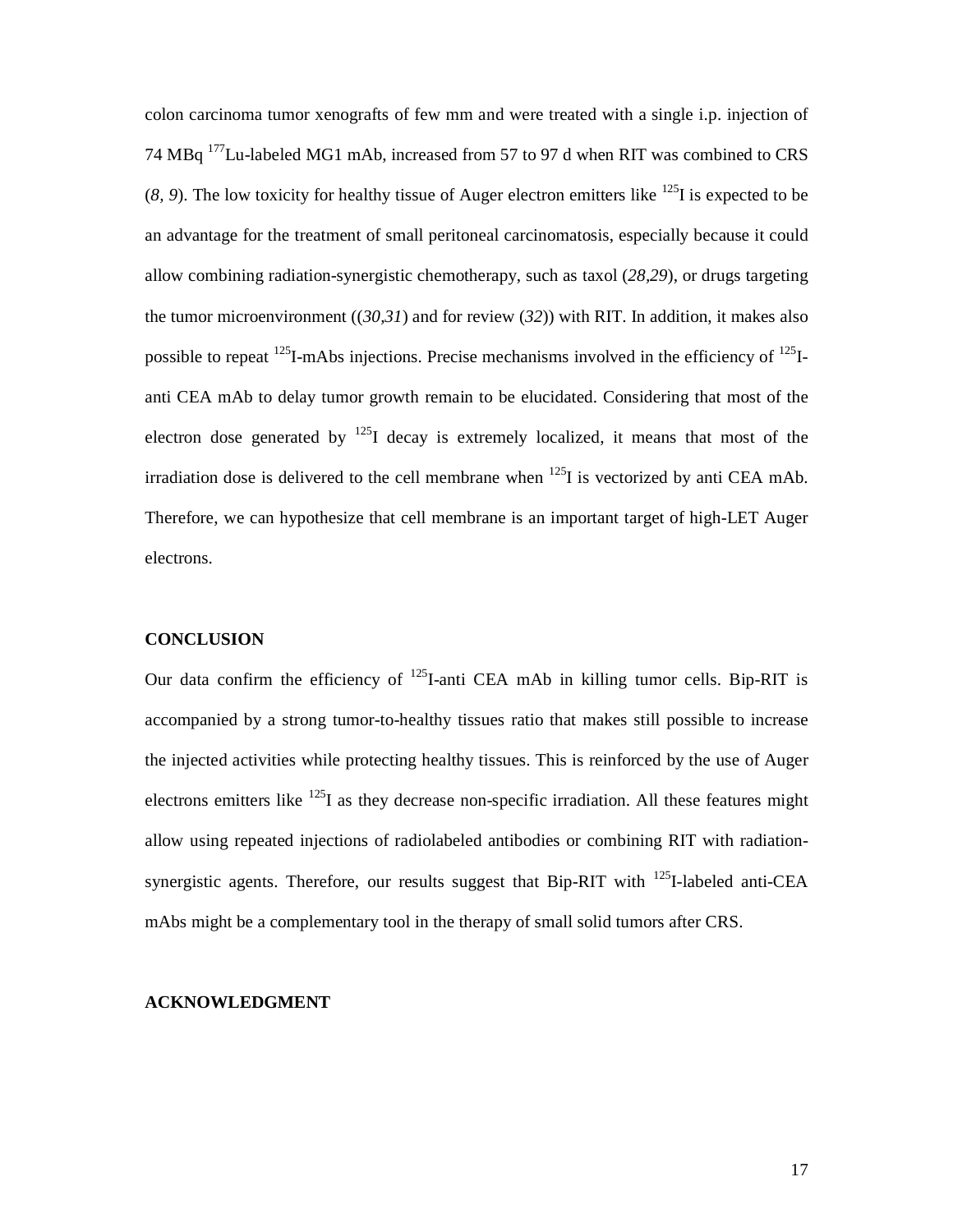This work was supported by the Institut National du Cancer, grant R09080FF / RPT09005FFA. The authors would like to thank Imade Ait Arsa for animals care and involvement in experiments.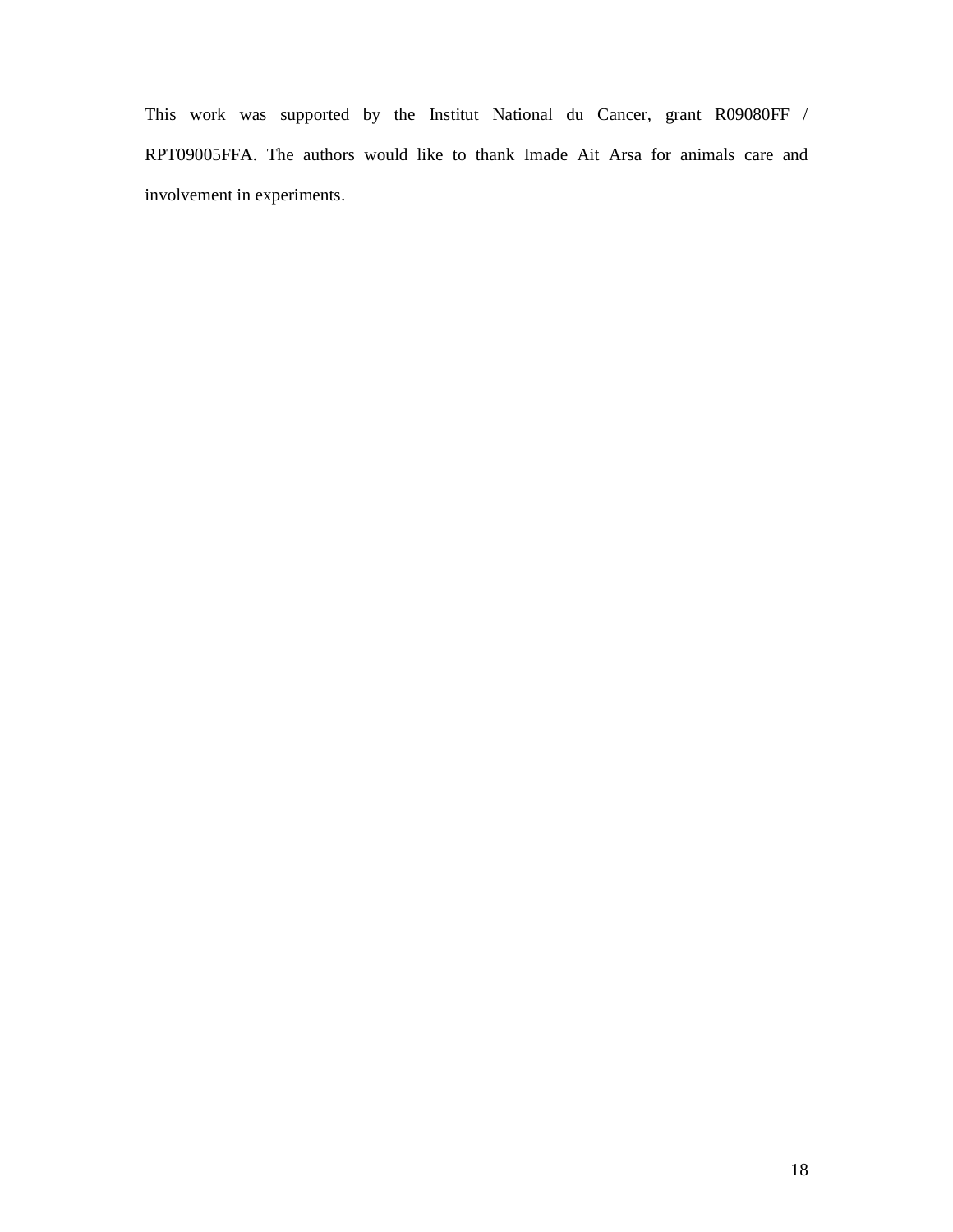## References

- 1. Glehen O, Mohamed F, Gilly FN. Peritoneal carcinomatosis from digestive tract cancer: new management by cytoreductive surgery and intraperitoneal chemohyperthermia. *Lancet Oncol.* 2004;5:219-228.
- 2. Glockzin G, Schlitt HJ, Piso P. Peritoneal carcinomatosis: patients selection, perioperative complications and quality of life related to cytoreductive surgery and hyperthermic intraperitoneal chemotherapy. *World J Surg Oncol.* 2009;7:5.
- 3. Sugarbaker PH. Comprehensive management of peritoneal surface malignancy using cytoreductive surgery and perioperative intraperitoneal chemotherapy: the Washington Cancer Institute approach. *Expert Opin Pharmacother.* 2009;10:1965-1977.
- 4. Sugarbaker PH, Cunliffe WJ, Belliveau J, de Bruijn EA, Graves T, Mullins RE, Schlag P. Rationale for integrating early postoperative intraperitoneal chemotherapy into the surgical treatment of gastrointestinal cancer. *Semin Oncol.* 1989;16:83-97.
- 5. Elias D, Gilly F, Boutitie F, Quenet F, Bereder J, Mansvelt B, Lorimier G, Dubè P, Glehen O. Peritoneal colorectal carcinomatosis treated with surgery and perioperative intraperitoneal chemotherapy: retrospective analysis of 523 patients from a multicentric French study. *J Clin Oncol*. 2010;28:63-68.
- 6. Elias D, Gilly F, Quenet F, Bereder JM, Sidéris L, Mansvelt B, Lorimier G, Glehen O. Pseudomyxoma peritonei: a French multicentric study of 301 patients treated with cytoreductive surgery and intraperitoneal chemotherapy. *Eur J Surg Oncol.* 2010;36:456- 462.
- 7. Koppe MJ, Bleichrodt RP, Oyen WJG, Boerman OC. Radioimmunotherapy and colorectal cancer. *Br J Surg.* 2005;92:264-76.
- 8. Aarts F, Hendriks T, Boerman OC, Koppe MJ, Oyen WJG, Bleichrodt RP. A comparison between radioimmunotherapy and hyperthermic intraperitoneal chemotherapy for the treatment of peritoneal carcinomatosis of colonic origin in rats. *Ann Surg Oncol.* 2007;14:3274-82.
- 9. Aarts F, Bleichrodt R, de Man B, Lomme R, Boerman O, Hendriks T. The Effects of Adjuvant Experimental Radioimmunotherapy and Hyperthermic Intraperitoneal Chemotherapy on Intestinal and Abdominal Healing after Cytoreductive Surgery for Peritoneal Carcinomatosis in the Rat. *Ann Surg Oncol.* 2008; 15:3299-307.
- 10. Koppe MJ, Soede AC, Pels W, Oyen WJG, Goldenberg DM, Bleichrodt RP, Boerman OC. Experimental radioimmunotherapy of small peritoneal metastases of colorectal origin. *Int J Cancer*. 2003;106:965-972.
- 11. Kinuya S, Yokoyama K, Fukuoka M, Hiramatsu T, Mori H, Shiba K, Watanabe N, Shuke N, Michigishi T, Tonami N. Intraperitoneal radioimmunotherapy to treat the early phase of peritoneal dissemination of human colon cancer cells in a murine model. *Nucl Med Commun.* 2007;28:129-133.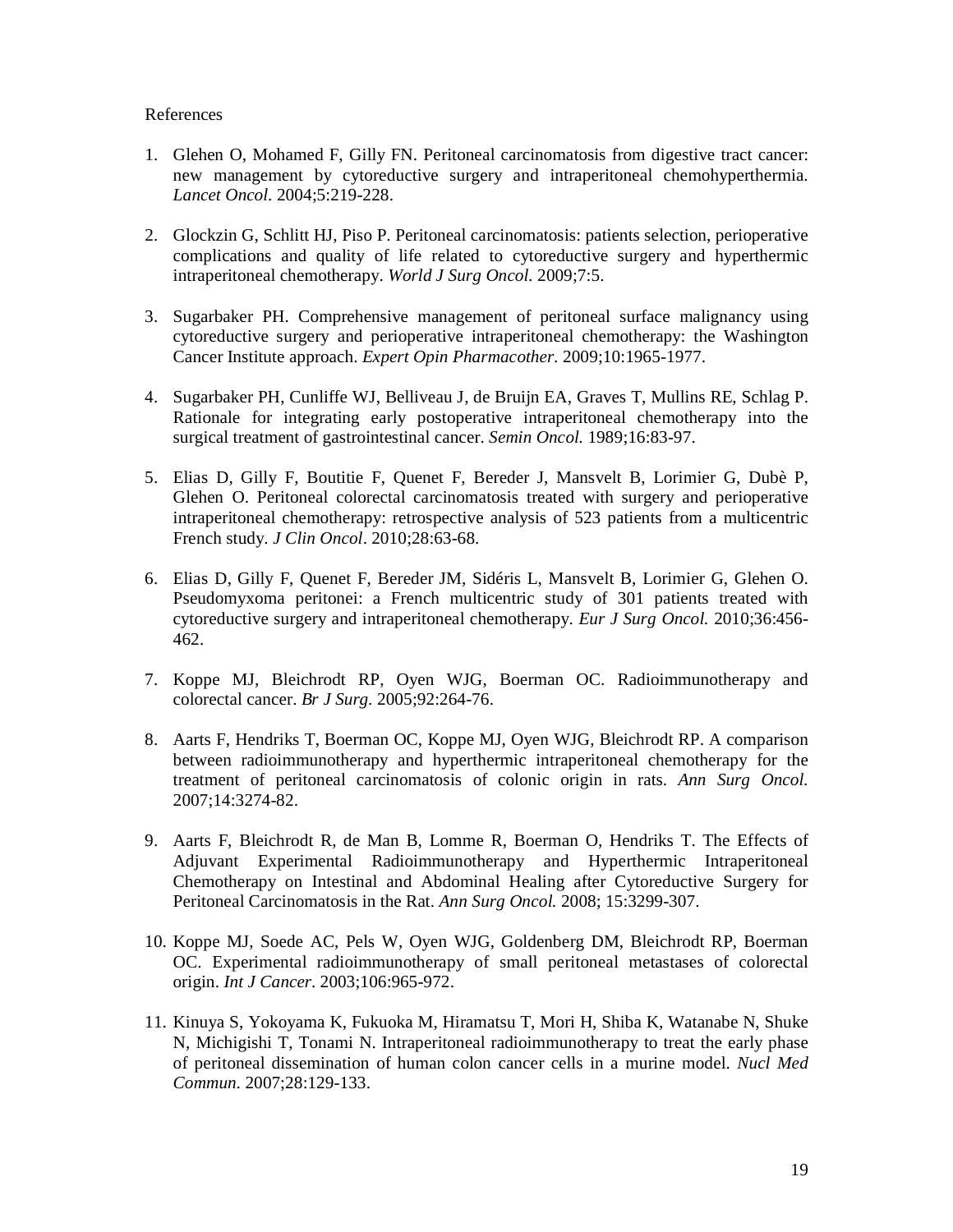- 12. Elgqvist J, Andersson H, Bäck T, Hultborn R, Jensen H, Karlsson B, Lindegren S, Palm S, Warnhammar E, Jacobsson L. Therapeutic efficacy and tumor dose estimations in radioimmunotherapy of intraperitoneally growing OVCAR-3 cells in nude mice with (211)At-labeled monoclonal antibody MX35. *J Nucl Med.* 2005;46:1907-1915.
- 13. Milenic DE, Brady ED, Garmestani K, Albert PS, Abdulla A, Brechbiel MW. Improved efficacy of alpha-particle-targeted radiation therapy: dual targeting of human epidermal growth factor receptor-2 and tumor-associated glycoprotein 72. *Cancer.* 2010;116:1059- 1066.
- 14. Meredith RF, Buchsbaum DJ, Alvarez RD, LoBuglio AF. Brief overview of preclinical and clinical studies in the development of intraperitoneal radioimmunotherapy for ovarian cancer. *Clin Cancer Res*. 2007;13:5643s-5645s.
- 15. Alvarez RD, Huh WK, Khazaeli MB, Meredith RF, Partridge EE, Kilgore LC, Grizzle WE, Shen S, Austin JM, Barnes MN, Carey D, Schlom J, LoBuglio AF. A Phase I study of combined modality (90)Yttrium-CC49 intraperitoneal radioimmunotherapy for ovarian cancer. *Clin Cancer Res*. 2002;8:2806-2811.
- 16. Epenetos AA, Hird V, Lambert H, Mason P, Coulter C. Long term survival of patients with advanced ovarian cancer treated with intraperitoneal radioimmunotherapy. *Int J Gynecol Cancer.* 2000;10:44-46.
- 17. Meredith RF, Partridge EE, Alvarez RD, Khazaeli MB, Plott G, Russell CD, Wheeler RH, Liu T, Grizzle WE, Schlom J, LoBuglio AF. Intraperitoneal radioimmunotherapy of ovarian cancer with lutetium-177-CC49. *J Nucl Med.* 1996;37:1491-1496.
- 18. Hird V, Maraveyas A, Snook D, Dhokia B, Soutter WP, Meares C, Stewart JS, Mason P, Lambert HE, Epenetos AA. Adjuvant therapy of ovarian cancer with radioactive monoclonal antibody. *Br J Cancer*. 1993;68:403-406.
- 19. Nicholson S, Gooden CS, Hird V, Maraveyas A, Mason P, Lambert HE, Meares CF, Epenetos AA. Radioimmunotherapy after chemotherapy compared to chemotherapy alone in the treatment of advanced ovarian cancer: a matched analysis. *Oncol Rep*. 1998;5:223- 226.
- 20. Verheijen RH, Massuger LF, Benigno BB, Epenetos AA, Lopes A, Soper JT, Markowska J, Vyzula R, Jobling T, Stamp G, Spiegel G, Thurston D, Falke T, Lambert J, Seiden MV. Phase III trial of intraperitoneal therapy with yttrium-90-labeled HMFG1 murine monoclonal antibody in patients with epithelial ovarian cancer after a surgically defined complete remission. *J Clin Oncol*. 2006;24:571-8.
- 21. Andersson H, Cederkrantz E, Bäck T, Divgi C, Elgqvist J, Himmelman J, Horvath G, Jacobsson L, Jensen H, Lindegren S, Palm S, Hultborn R. Intraperitoneal alpha-particle radioimmunotherapy of ovarian cancer patients: pharmacokinetics and dosimetry of (211)At-MX35 F(ab')2--a phase I study. *J Nucl Med*. 2009;50:1153-1160.
- 22. Santoro L, Boutaleb S, Garambois V, Bascoul-Mollevi C, Boudousq V, Kotzki P, Pèlegrin M, Navarro-Teulon I, Pèlegrin A, Pouget JP. Noninternalizing monoclonal antibodies are suitable candidates for 125I radioimmunotherapy of small-volume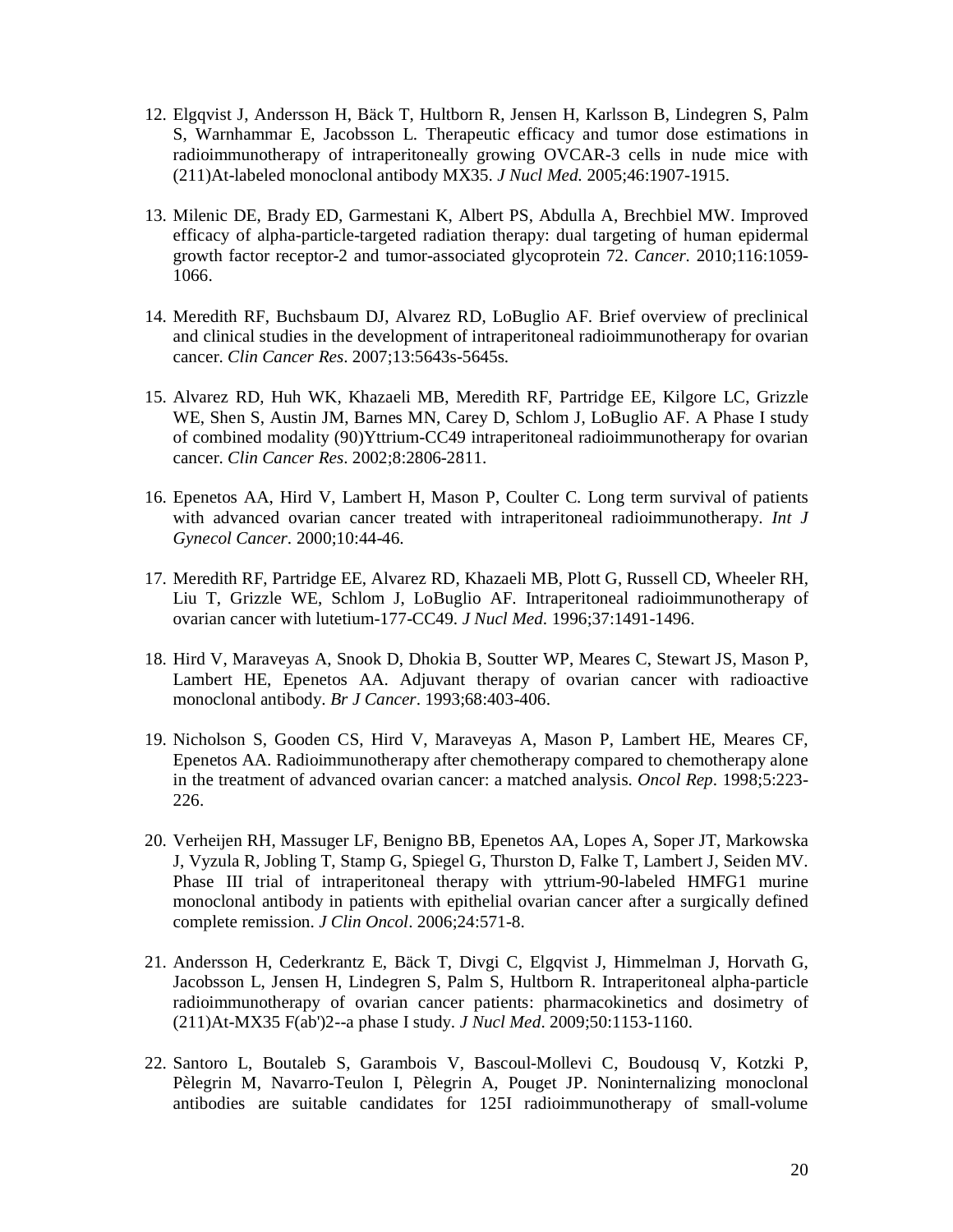peritoneal carcinomatosis. *J Nucl Med*. 2009;50:2033-2041.

- 23. Pouget JP, Santoro L, Raymond L, Chouin N, BardiÞs M, Bascoul-Mollevi C, Huguet H, Azria D, Kotzki P, Pelegrin M, Pelegrin A. Cell membrane is a more sensitive target than cytoplasm to dense ionization produced by Auger electrons. *Rad Res*. 2008;170:192-200.
- 24. Kohler G, Howe S, Milstein C. Fusion between immunoglobulin-secreting and nonsecreting myeloma cell lines. *Eur J Immunol.* 1976;61435:292-295.
- 25. Loevinger R, Budinger T, Watson E. MIRD Primer for absorbed dose calculations revised edition. New York: Society of Nuclear Medicine; 1991.
- 26. Goldenberg DM. Adjuvant and combined radioimmunotherapy: problems and prospects on the road to Minerva. *J Nucl Med* 2006;47:1746-1748.
- 27. Ychou M, Azria D, Faurous P, Quenet F, Saint-Aubert B, Rouanet P, PÞlegrin M, Guerreau D, Saccavini J, Mach J, Artus J, Pelegrin A. Adjuvant radioimmunotherapy trial with iodine-131-labeled anti-CEA monoclonal antibody F6 F(ab')2 after resection of liver metastases from colorectal cancer. *Clin Cancer Res*.2008; 14:3487-93.
- 28. DeNardo SJ, Kukis DL, Kroger LA, O'Donnell RT, Lamborn KR, Miers LA, DeNardo DG, Meares CF, DeNardo GL. Synergy of Taxol and radioimmunotherapy with yttrium-90-labeled chimeric L6 antibody: efficacy and toxicity in breast cancer xenografts. *Proc Natl Acad Sci U.S.A.* 1997;94:4000-4004.
- 29. Supiot S, Gouard S, Charrier J, Apostolidis C, Chatal J, Barbet J, Davodeau F, Cherel M. Mechanisms of cell sensitization to alpha radioimmunotherapy by doxorubicin or paclitaxel in multiple myeloma cell lines. *Clin Cancer Res*. 2005;11:7047s-7052s.
- 30. Burke PA, DeNardo SJ, Miers LA, Lamborn KR, Matzku S, DeNardo GL. Cilengitide targeting of alpha(v)beta(3) integrin receptor synergizes with radioimmunotherapy to increase efficacy and apoptosis in breast cancer xenografts. *Cancer Res.* 2002;62:4263- 4272.
- 31. Pedley RB, El-Emir E, Flynn AA, Boxer GM, Dearling J, Raleigh JA, Hill SA, Stuart S, Motha R, Begent RHJ. Synergy between vascular targeting agents and antibody-directed therapy. *Int J Radiat Oncol Biol Phys.* 2002;54:1524-1531.
- 32. Chatal J, Davodeau F, Cherel M, Barbet J. Different ways to improve the clinical effectiveness of radioimmunotherapy in solid tumors. *J Cancer Res Ther*. 2009;5:S36-40.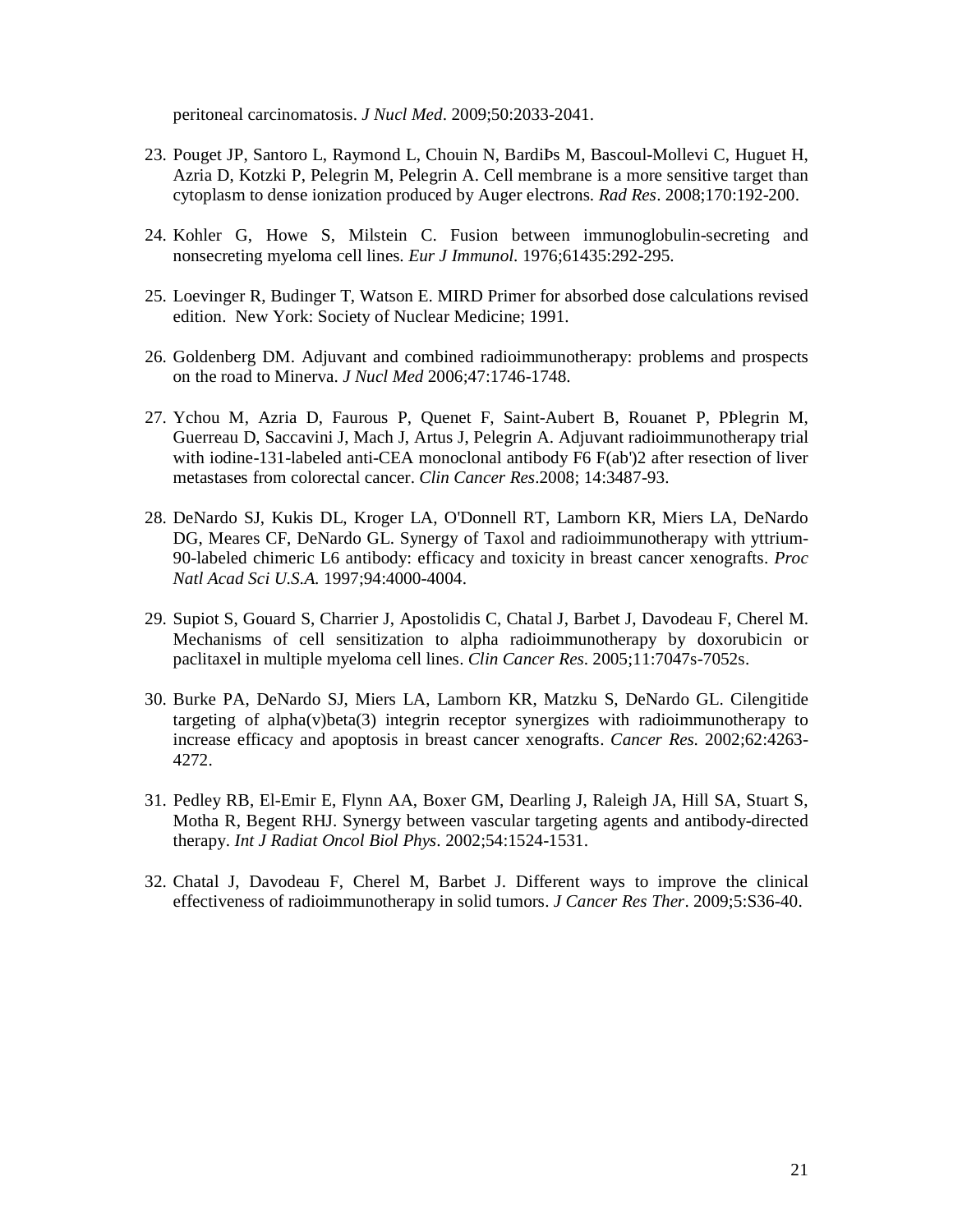Figure legends

Figure 1. A) Bip-RIT perfusing system. B) Tumor growth. The mean tumor weight per mouse was determined from the bioluminescence data obtained during the RIT experiments and using the calibration curve shown in Santoro *et al.* (*22*). C) Residual activity per mouse. Remaining activity in each mouse after washing of the peritoneal cavity (1h after injection) was determined by the biodistribution study. Values are the mean activity  $\pm$  SD.

Figure 2. Hematological toxicity. White blood cells number was monitored at various times (0—39d) after Bip- $^{125}I$ -35A7-RIT, Bip+ivd7- $^{125}I$ -35A7-RIT, Bip+ivd11- $^{125}I$ -35A7-RIT, Bip+ivd7-<sup>125</sup>I-PX-RIT and Ip+ipd7-<sup>125</sup>I-35A7-RIT and were expressed as a ratio of the number in treated and control mice.

Figure 3. Survival of treated mice. Athymic mice bearing intraperitoneal A-431 tumor cell xenografts were treated with  $^{125}$ I-mAbs. Survival curves of A) Bip-NaCl, Bip-<sup>125</sup>I-35A7-RIT, Bip+ivd7-<sup>125</sup>I-35A7-RIT, Bip+ivd11-<sup>125</sup>I-35A7-RIT, Bip+ivd7-<sup>125</sup>I-PX-RIT treated mice; and B) ip-NaCl and ip+ipd7-<sup>125</sup>I-35A7-RIT treated mice. Survival rates were estimated using the Kaplan-Meier method. Mice were sacrificed when the bioluminescence signal reached  $4.5 \times 10^7$  photons /second. Censored mice are indicated on the graph by vertical bars.

Figure 4. Bioluminescence and SPECT-CT imaging. A) Bioluminescence imaging was carried out 4 d after graft, just before RIT. SPECT-CT imaging of a mouse treated by Bip-<sup>125</sup>I-35A7-RIT (185MBq) at day 4 after graft: B) immediately after injection (0h) and at 1h, 24h or 72h after washing of the peritoneal cavity with saline solution.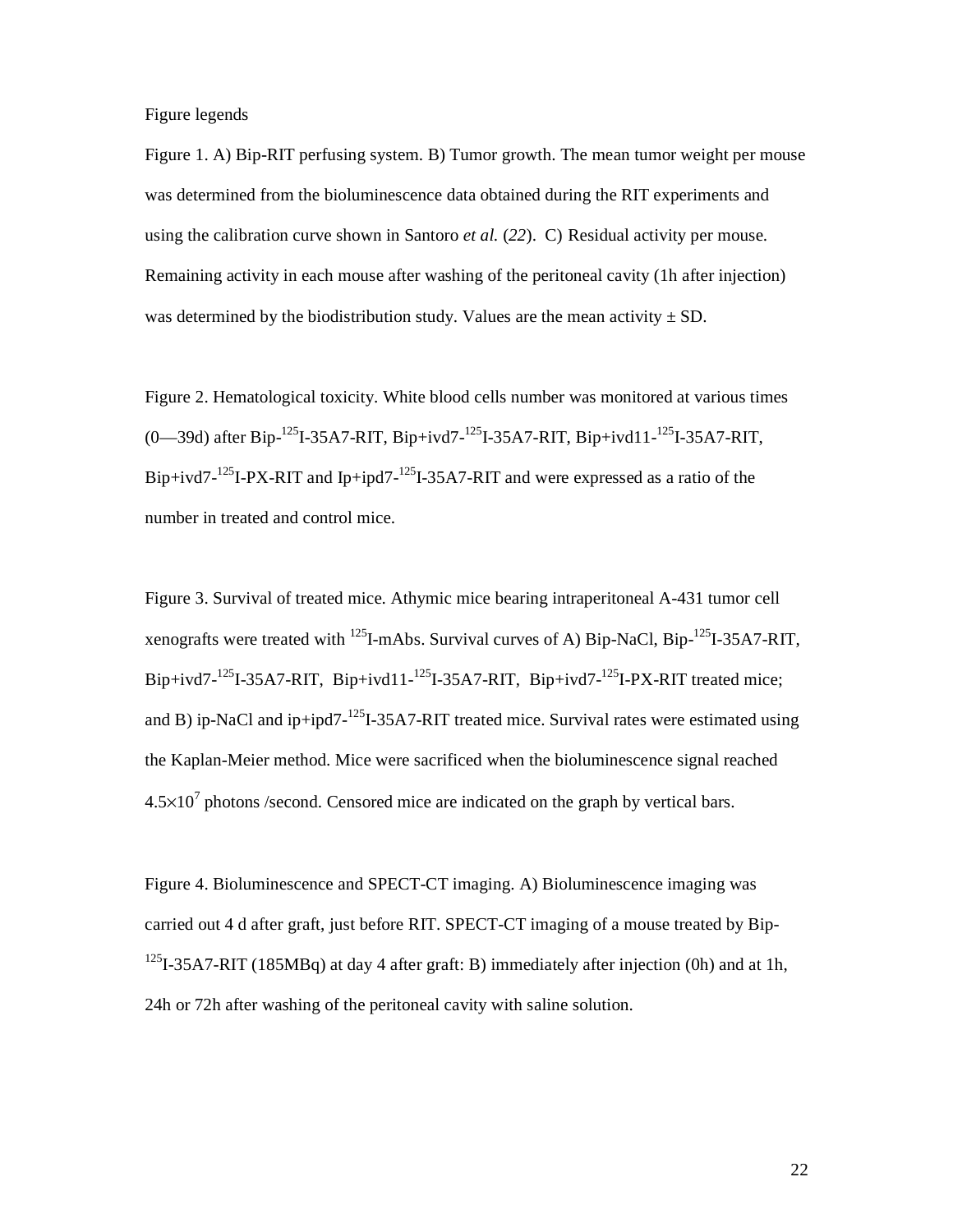Figure 5. Biodistribution analysis. Athymic nude mice bearing intraperitoneal A-431 tumor cell xenografts were treated by A)  $\text{Bip}$ <sup>-125</sup>I-35A7-RIT. The percentage of residual activity per gram of tissue (%RA/g tissue) was determined in healthy organs and tumors immediately after washing of the peritoneal cavity. B) iv- $^{125}$ I-35A7-RIT. The percentage of injected activity per gram of tissue (%IA/g tissue) was determined in healthy organs and tumors. Four mice were analyzed at each time point.

Figure 6. Uptake of radioactivity. Uptake of radioactivity per tissue (Bq) after A) Bip-<sup>125</sup>I-35A7-RIT or B) iv-125I-35A7-RIT, was determined using the values obtained during the biodistribution experiments (see Figure 5). For clarity, only the most representative results are shown and uptake values out of scale  $(0-1.5\times10^{6}$  Bq) are shown in Suppl. Fig.6A and 6B. C) Mean absorbed irradiation dose for Bip-<sup>125</sup>I-35A7-RIT and iv-<sup>125</sup>I-35A7-RIT. From uptake of radioactivity curves, the total cumulative decay per tissue,  $\widetilde{A}_{rs}$ , was calculated by calculating the area under each curve.  $\widetilde{A}_{rs}$  was then multiplied by 19.483 keV, which corresponds to the mean energy delivered at each  $^{125}$ I decay.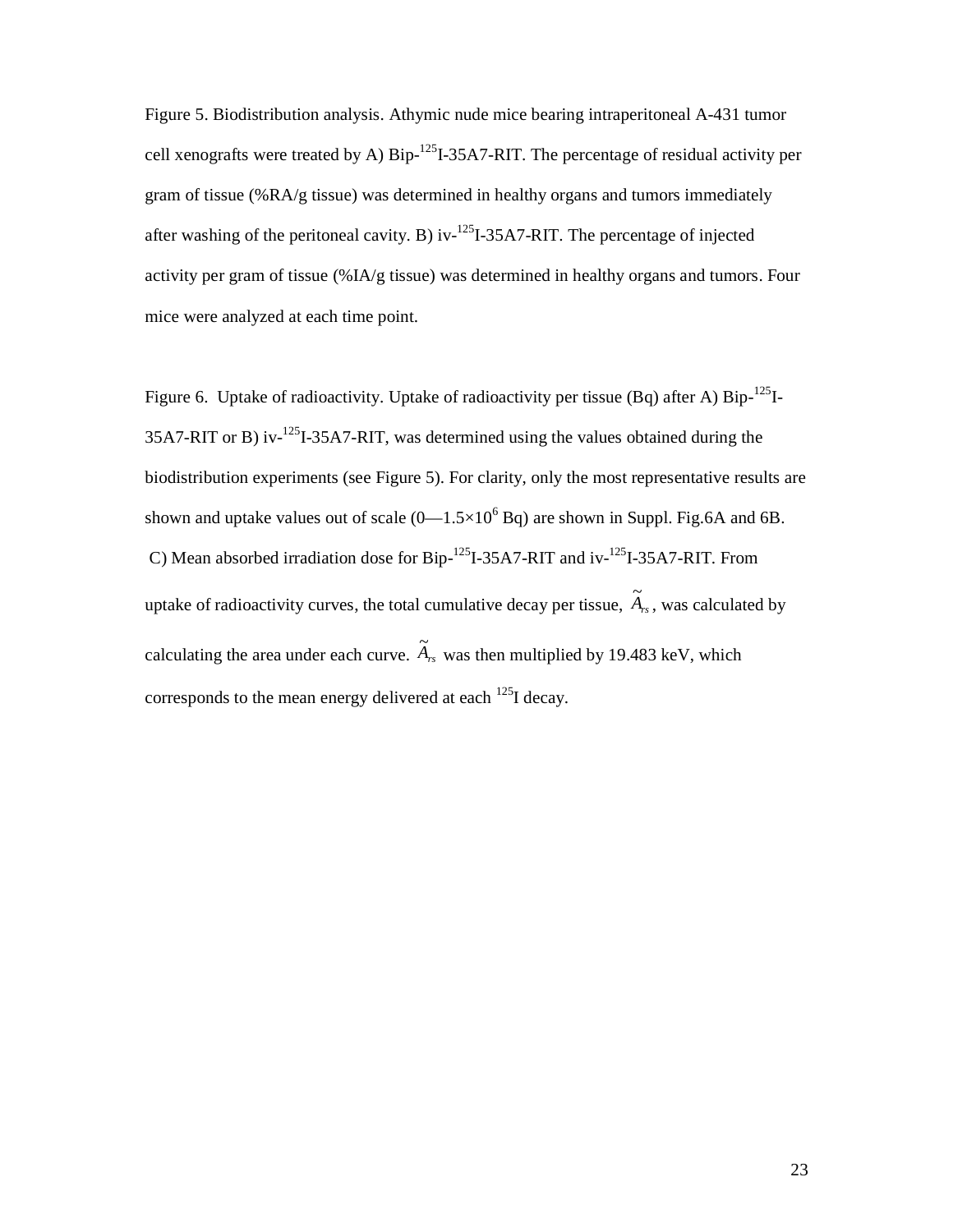

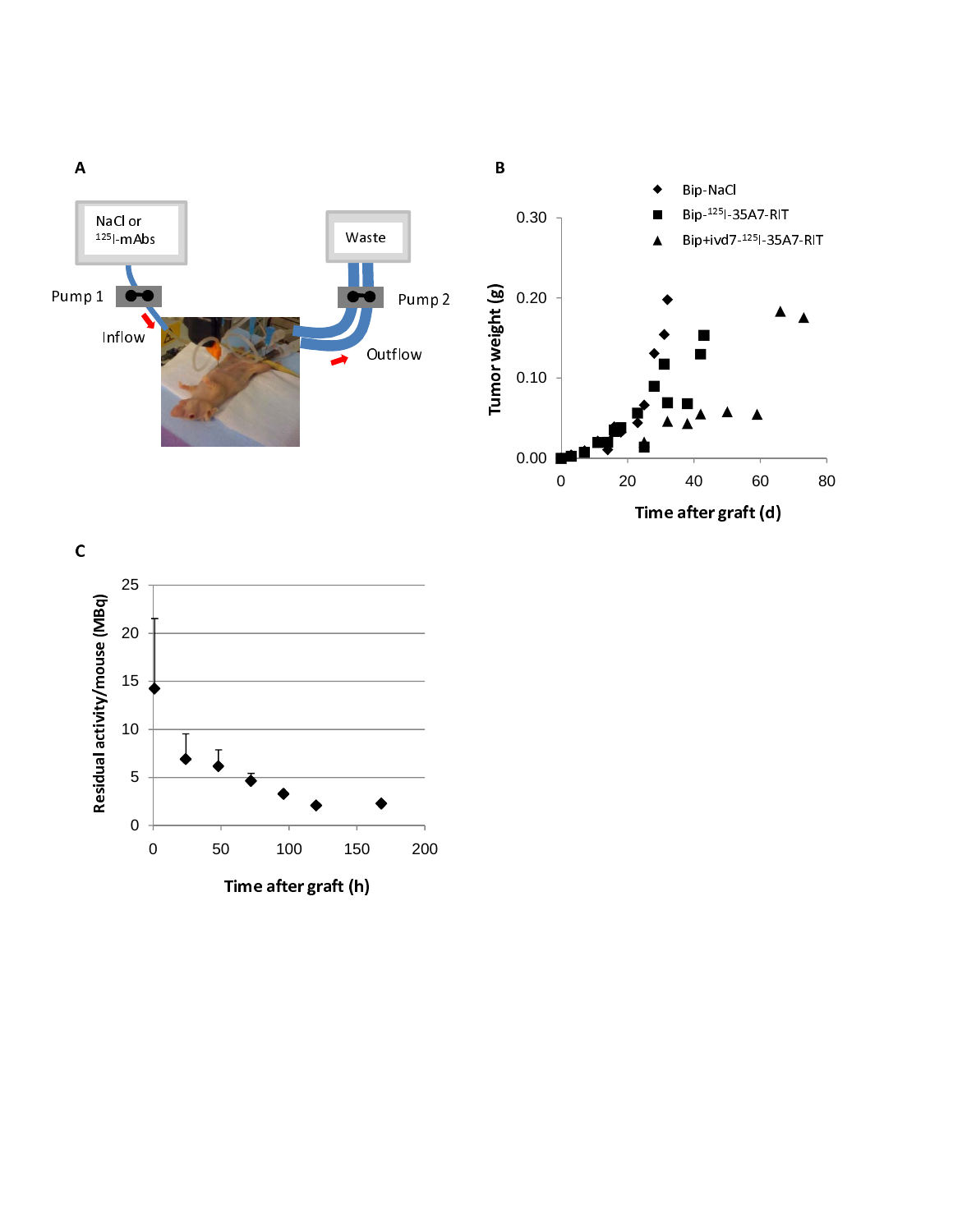

Time after graft (d)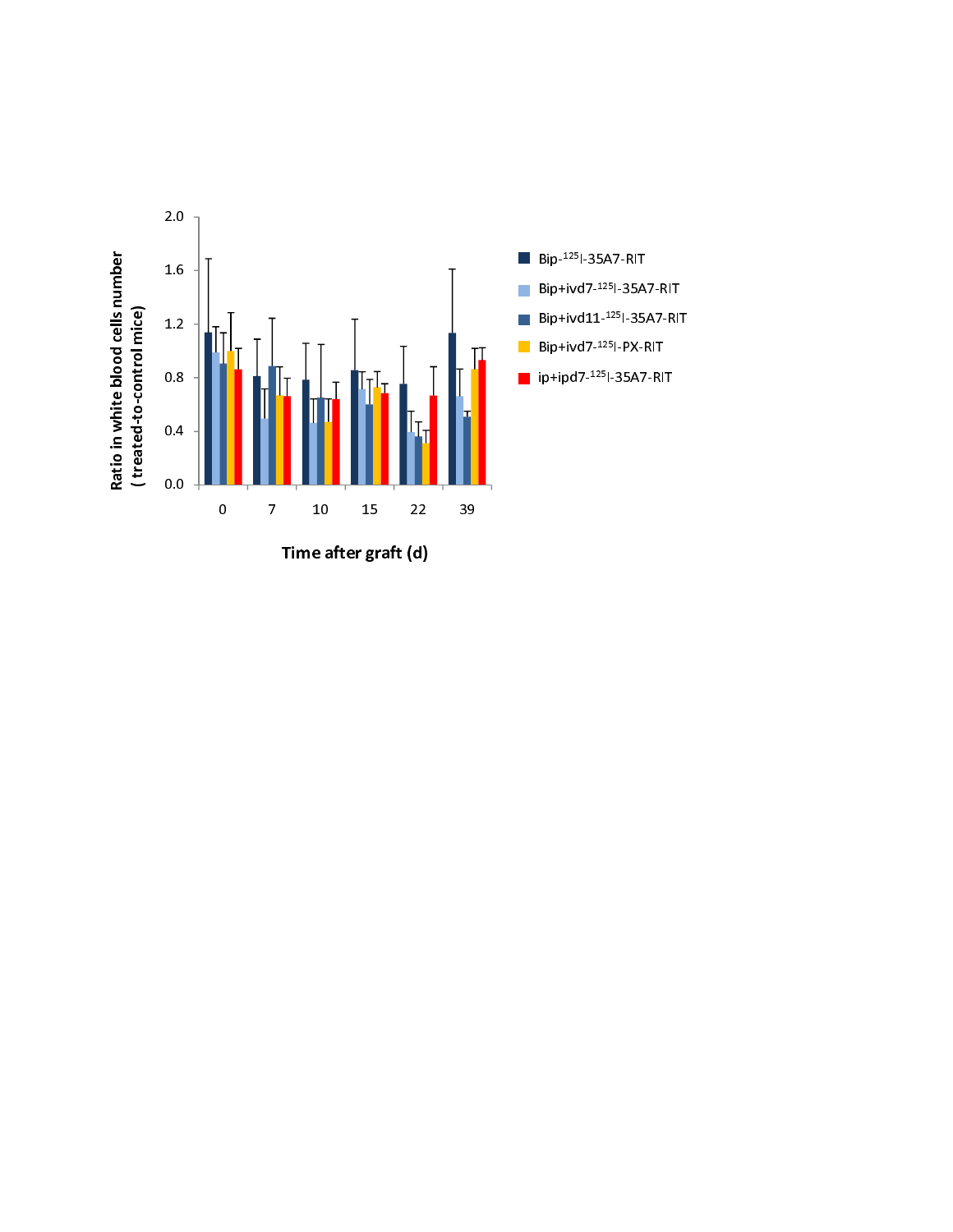

A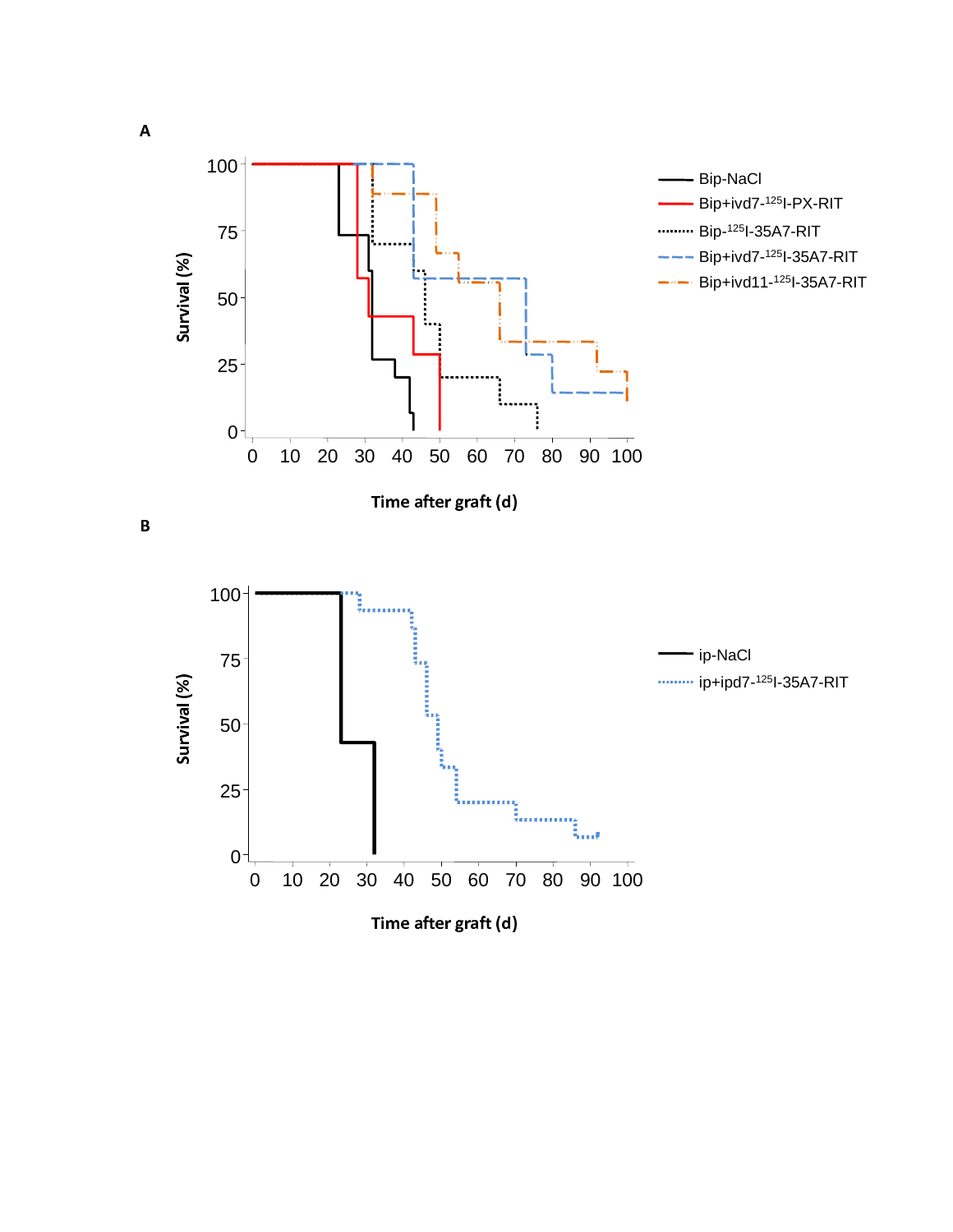

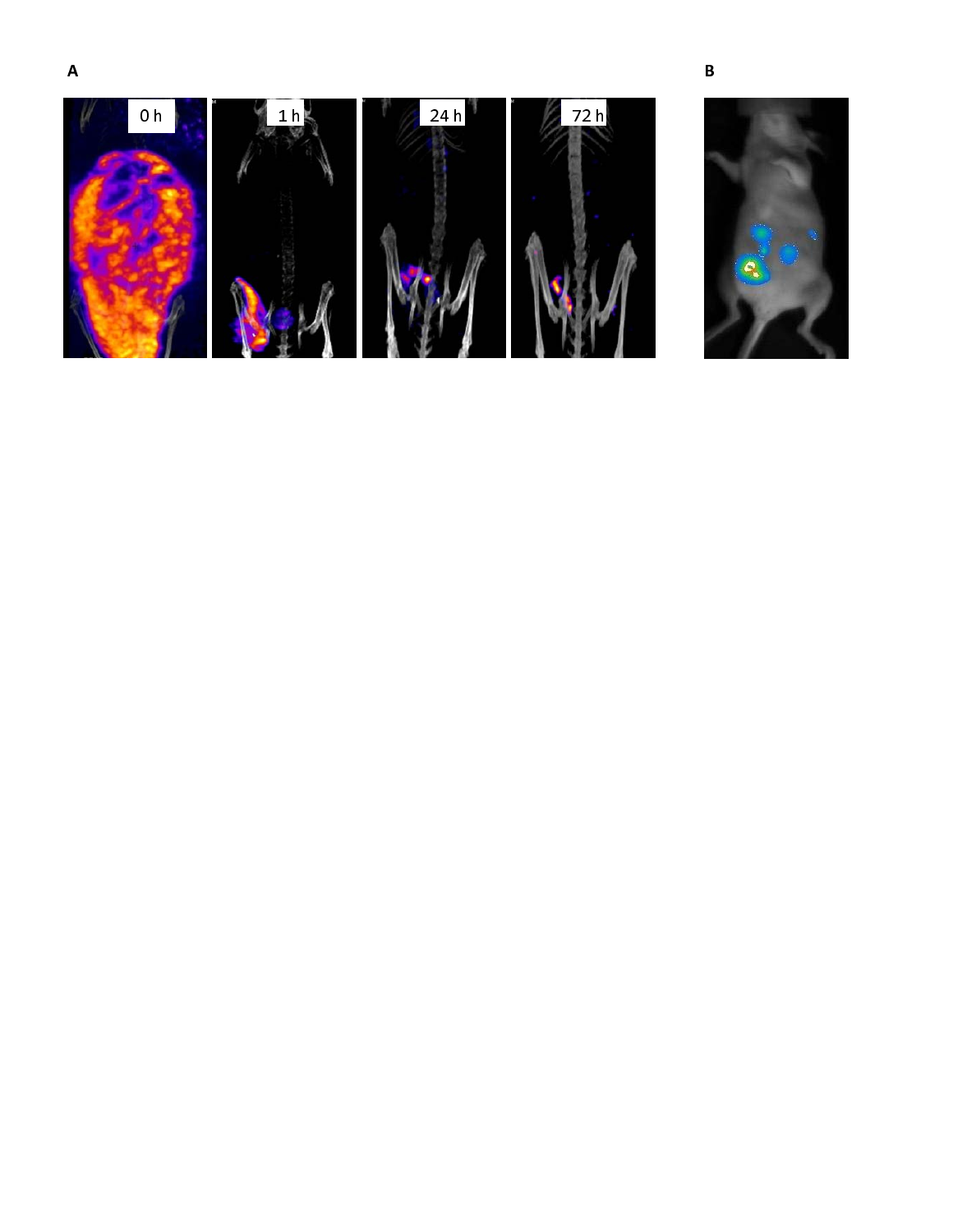

 $\overline{\mathbf{B}}$ 



 $\overline{A}$